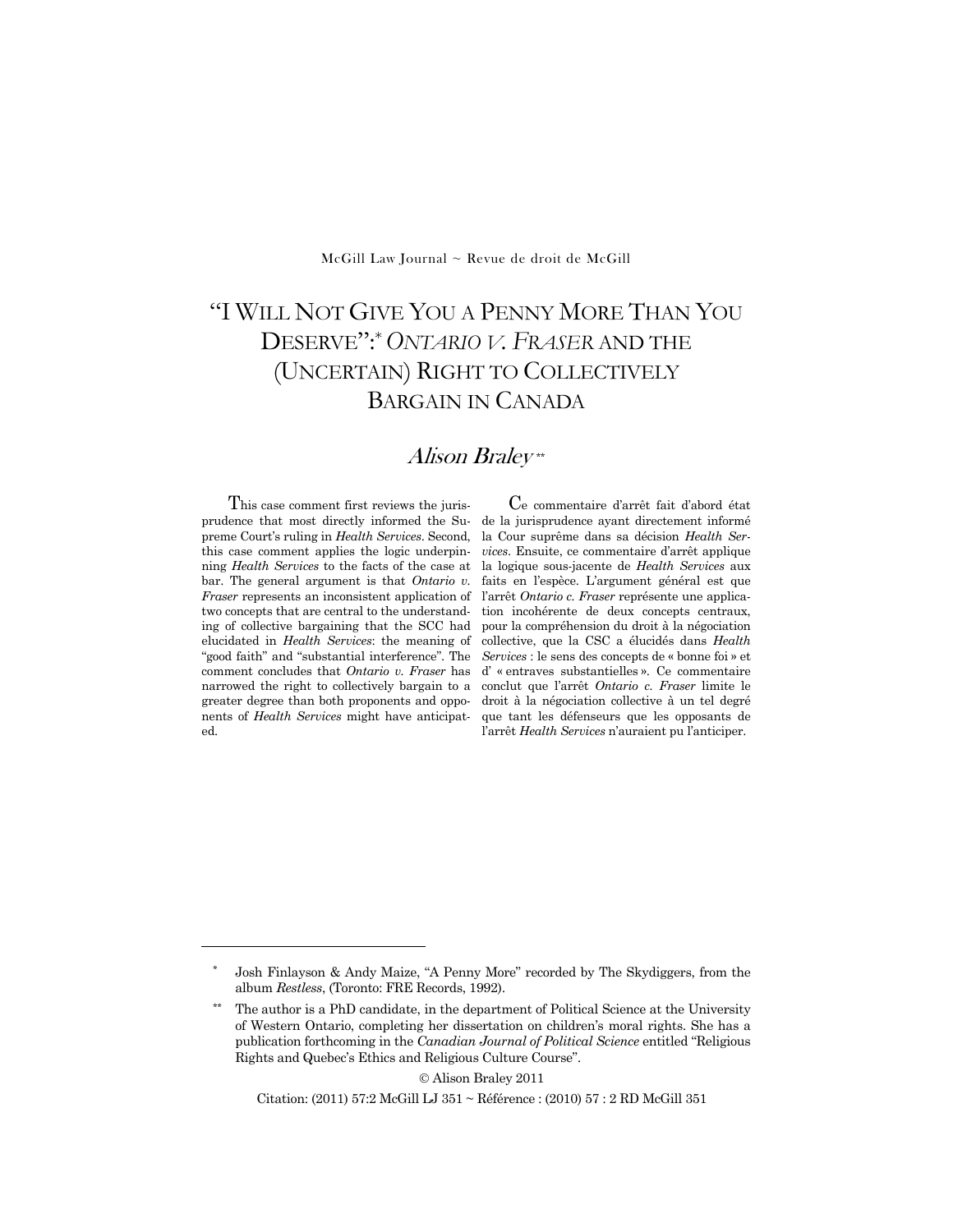| Introduction      |                                                            | 353   |
|-------------------|------------------------------------------------------------|-------|
| Ι.                | <b>Relevant Jurisprudence and Developments</b>             | 3.5.5 |
|                   | A. Dunmore                                                 | 3.5.5 |
|                   | <b>B.</b> The Agricultural Employees Protection Act (AEPA) | 3.56  |
|                   | C. The AEPA at Trial                                       | 357   |
|                   | D. Health Services                                         | 3.59  |
|                   | 1. The Right to a Meaningful Process                       | 360   |
| П.                | Ontario v. Fraser                                          | 361   |
|                   | A. Analysis                                                | 362   |
|                   | 1. The Wagner Model of Collective Bargaining               | 362   |
|                   | 2. The Two Senses of Good Faith                            | 365   |
|                   | 3. The Tribunal                                            | 369   |
|                   | 4. Substantial Interference                                | 371   |
| <b>Conclusion</b> |                                                            | 373   |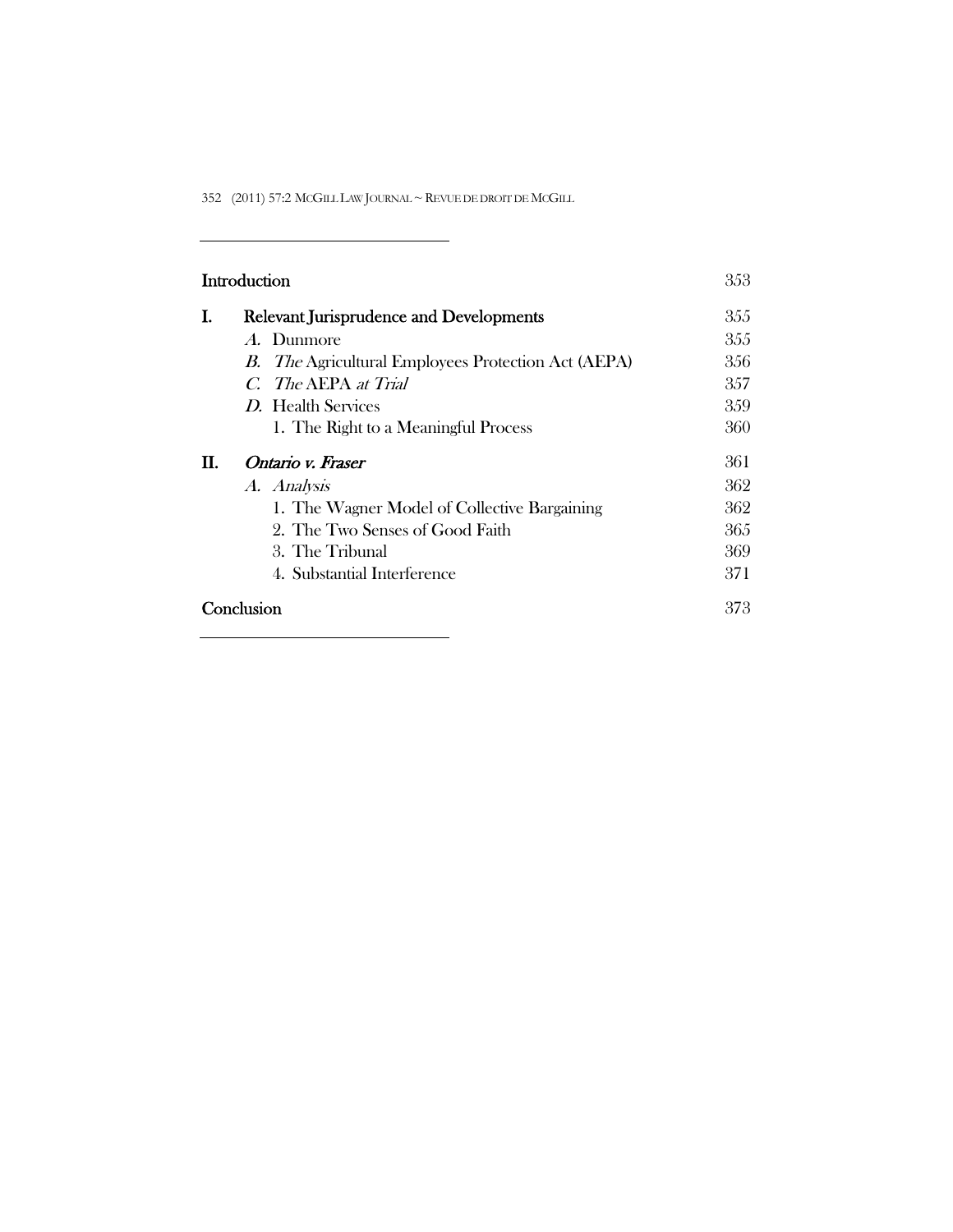## **Introduction**

 On 29 April 2011, the Supreme Court of Canada (SCC) released its much-anticipated decision in *Ontario (Attorney General) v. Fraser*.1 This decision held that the labour regime for agricultural workers in Ontario as set out in the *Agricultural Employees Protection Act*2 is constitutional. The *Fraser* decision had the effect of overturning an Ontario Court of Appeal (OCA) ruling that had held that the *AEPA* was *un*constitutional. The reason for the OCA's decision was that the *AEPA* did not extend to agricultural workers an adequate scheme for collective bargaining, a conclusion with which the SCC disagreed.

 Unsurprisingly, employer groups are encouraged by *Fraser*, particularly the Ontario Federation of Agriculture (OFA), which enjoyed intervener status at early trial stages.3 So too is the Government of Ontario.4 The labour community, by contrast, is "shocked"<sup>5</sup> by the decision. Stan Raper of United Food and Commercial Workers Canada (UFCW) referred to the decision as less worthy than "fertilizer".6 It is arguable that one point upon which the employer and labour groups agree, however, is that this particular outcome was unanticipated. That is because the SCC's landmark decision in *Health Services*,7 which provided a level of constitutional protection for collective bargaining, had seemingly changed the landscape of labour relations. Commentators claimed that the *Health Services* decision represented an "about-face"8 and a new era of dialogue

<sup>1 2011</sup> SCC 20, [2011] 2 SCR 3 [*Fraser*].

<sup>2</sup> *Agricultural Employees Protection Act,* SO 2002, c 16 [*AEPA*].

<sup>3</sup> See Mark Wales, "Supreme Court Ruling is Good for Farming" (6 May 2011), online: Northumberland View <http://www.northumberlandview.ca>.

<sup>&</sup>lt;sup>4</sup> Although the legislation was brought in by the Progressive Conservative government, the Liberal government, under Premier Dalton McGuinty, chose to challenge the Ontario Court of Appeal decision to strike it down.

<sup>5 &</sup>quot;Ont. Farm Workers 'Shocked' as Union Ban Upheld", *CBC News* (30 April 2011), online: CBC News <http://www.cbc.ca>.

<sup>6</sup> *Ibid.*

<sup>7</sup> *Health Services and Support—Facilities Subsector Bargaining Assn v British Columbia*, 2007 SCC 27, [2007] 2 SCR 391 [*Health Services*].

<sup>8</sup> Judy Fudge, "The Supreme Court of Canada and the Right to Bargain Collectively: The Implications of the *Health Services and Support* Case in Canada and Beyond", online: (2008) 37:1 Indus LJ 25 at 25  $\lt$ http://ilj.oxfordjournals.org>. See also Michael Lynk, "Supreme Court Boldly Affirms Labour Rights", online: (2007) 54:9 CAUT/ACPPU Bulletin Online <http://www.cautbulletin.ca>.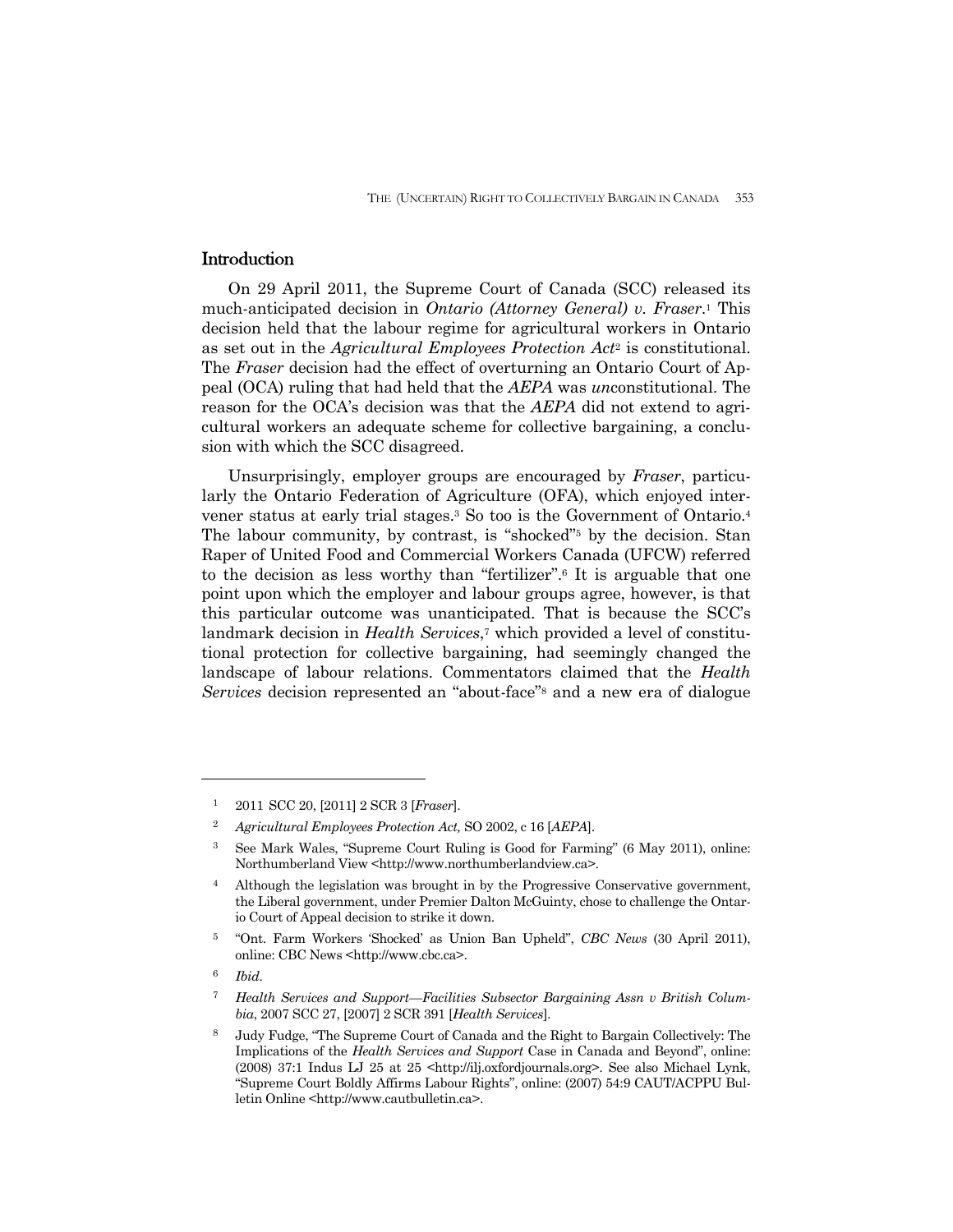with regard to labour rights.<sup>9</sup> Not all observers felt that this about-face was agreeable. Some felt that the decision was arbitrary and would ultimately lead the Canadian constitutional regime into a black hole of the SCC's own making.10 On the whole, however, commentators agreed that, for good or ill, *Health Services* altered the discourse of labour relations in this country, even while uncertainty loomed over how much protection workers had actually gained from it.11 The decision in *Fraser,* however, reveals a lesser level of protection for collective bargaining than supporters of the *Health Services* decision seemed to anticipate, cautiously optimistic as they were, and certainly less than the prognostications of its detractors.

 Despite diverging views regarding whether or not the decision in *Fraser* is ultimately correct, many employer and labour groups agree that this result represents a back-pedalling from the SCC*'*s ruling in *Health Services*. At least one observer has called the *Fraser* decision a "significant rethinking of recent developments in Canadian labour and constitutional law" that opens the door to an ultimate reversal of *Health Services.*12 In its judgment, the SCC rejects the characterization that *Fraser* represents a retreat from its decision in *Health Services*. Others agree with the SCC, claiming that this decision "represents the usual foot shuffling and clarification that takes place after the Court's jurisprudence has taken a significant step in any particular direction."13

 By contrast, I believe that this decision does represent a significant back-pedalling principally because the *Fraser* decision is largely incoherent and has offered little in the way of clarification of what the right to bargain collectively entails. I will demonstrate that the SCC's assessment of the collective bargaining provisions in the *AEPA* is inconsistent with its assessment of what constituted a meaningful (and thereby constitutional) collective bargaining regime in *Health Services*. The SCC's inconsistent assessment reveals itself in two ways. First, the SCC applied different

<sup>9</sup> See Ken Norman, "What's Right Is Right: The Supreme Court Gets It", online: (2008) 12 Just Labour: A Canadian Journal of Work and Society 16 at 16 <http://www. justlabour.yorku.ca>.

<sup>10</sup> See Geoff Plant, "*Charter of Rights* divides rather than unites Canadians", *The Lawyers Weekly* (17 August 2007), online: The Lawyers Weekly <http:www.lawyersweekly.ca>.

<sup>11</sup> See Fudge, *supra* note 8 at 40; Jakki Warkentin, "*Health Services*: Time to Celebrate?", *The Court* (21 June 2007), online: The Court <http://www.thecourt.ca>.

<sup>12</sup> Heenan Blaikie Labour Group, "*Ontario v. Fraser—*The Supreme Court of Canada Significantly Narrows the Scope of the Constitutional Protection of Collective Bargaining" (April 2011), online: Heenan Blaikie <http://www.heenanblaikie.com>.

<sup>13</sup> Christopher Hunter, "Defining the 'Meaningful'—Collective Bargaining and Freedom of Association (Ontario (Attorney General) v. Fraser) Part I", *The Court* (15 September 2011), online: The Court <http://www.thecourt.ca>.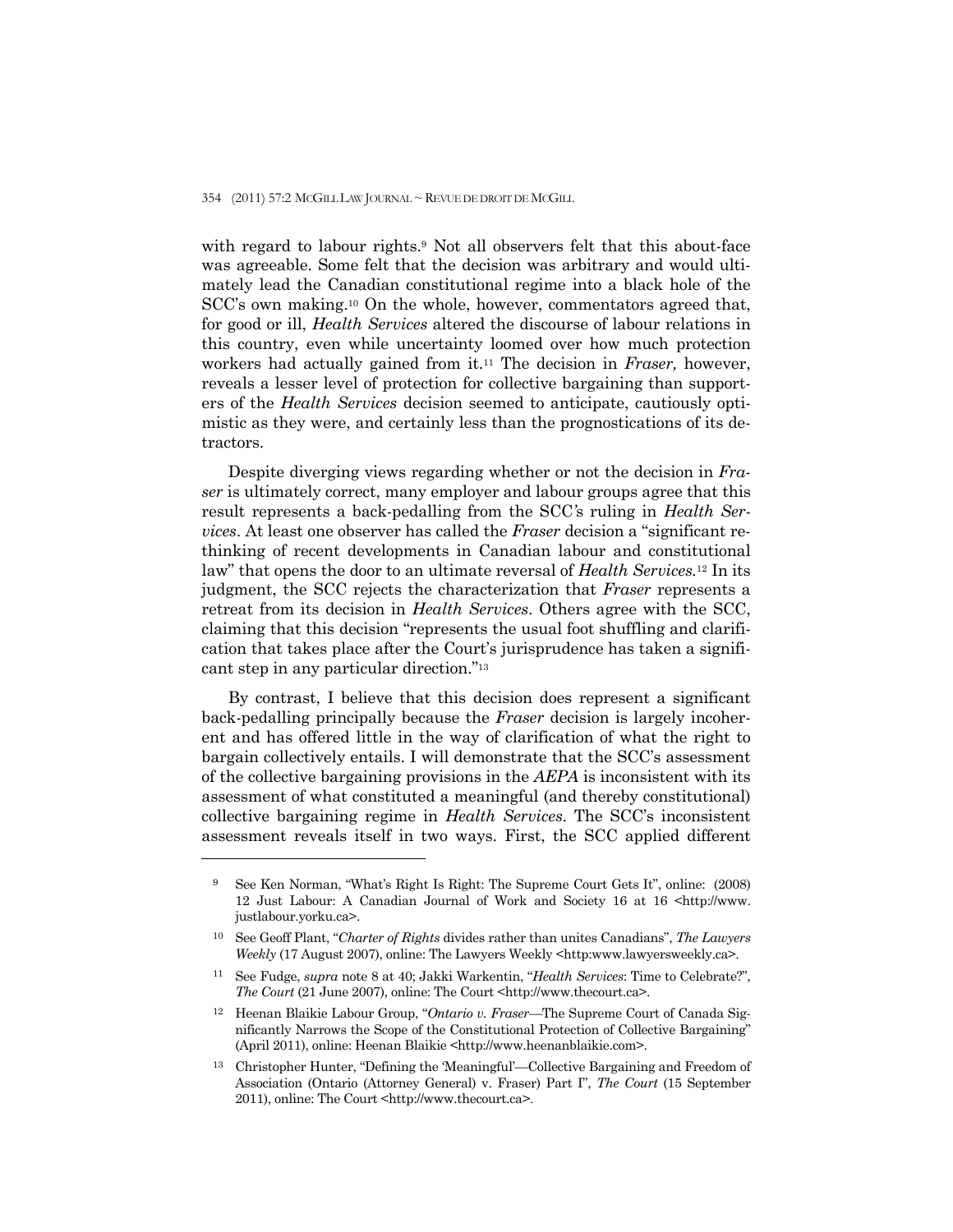standards to the term "good faith" in *Fraser* than it did in *Health Services.* Second, the SCC misapplied the substantial interference test elucidated in *Health Services* to the facts of the case in *Fraser*. Despite the optimistic predictions from some corners in the wake of *Health Services* regarding the future of collective bargaining in Canada, *Fraser* pays little more than lip service to the collective bargaining rights that the SCC had supported just a few years earlier.

## I. Relevant Jurisprudence and Developments

## A. Dunmore

Ontario's agricultural workers have been consistently excluded from the protective provisions enacted in the Ontario *Labour Relations Act*,14 except for a time in the early 1990s. In 1995, the *Labour Relations and Employment Statute Law Amendment Act*15 was introduced. This legislation once again excluded agricultural workers from a labour regime that protected any right to form a union and to bargain collectively.16 Subsequently, the *LRESLAA* was challenged under section 2(d) of the *Charter*.17

 The establishment of an affirmative right to unionize and to bargain collectively has a recent history whose provenance is *Dunmore*18 in 2001. In *Dunmore,* the SCC held that a right to associate included the right to join a union.19 This right was held to be empty if conditions were such that its exercise was made all but impossible. The right must be made substantive by a legislative framework that would enable agricultural workers to associate, since their efforts to do so are otherwise frustrated by interference and threats of reprisal by employers.20 *Dunmore* moved section 2(d) jurisprudence from protecting the so-called negative right enshrined in the *Charter* to holding that positive legislative action was sometimes required to protect the right to associate. Writing for the majority, Justice Bastarache concluded that in some (although not all) cases, the absence of

-

20 See *ibid* at para 48.

<sup>14</sup> *Labour Relations Act, 1995*, SO 1995, c 1, Schedule A [*LRA*].

<sup>15</sup> *Labour Relations and Employment Statute Law Amendment Act, 1995*, SO 1995, c 1 [*LRESLAA*].

<sup>16</sup> See *Dunmore v Ontario (AG)*, 2001 SCC 94 at paras 3-4, [2001] 3 SCR 1016 [*Dunmore*]. It is worth noting that at this time Alberta was the only other provincial jurisdiction that excluded agricultural workers from a generalized labour relations regime.

<sup>17</sup> The *LRESLAA* has also been challenged under section 15 of the *Charter.* However, section 15 challenges have not been very fruitful to date.

<sup>18</sup> *Supra* note 16.

<sup>19</sup> See *ibid* at paras 37-38.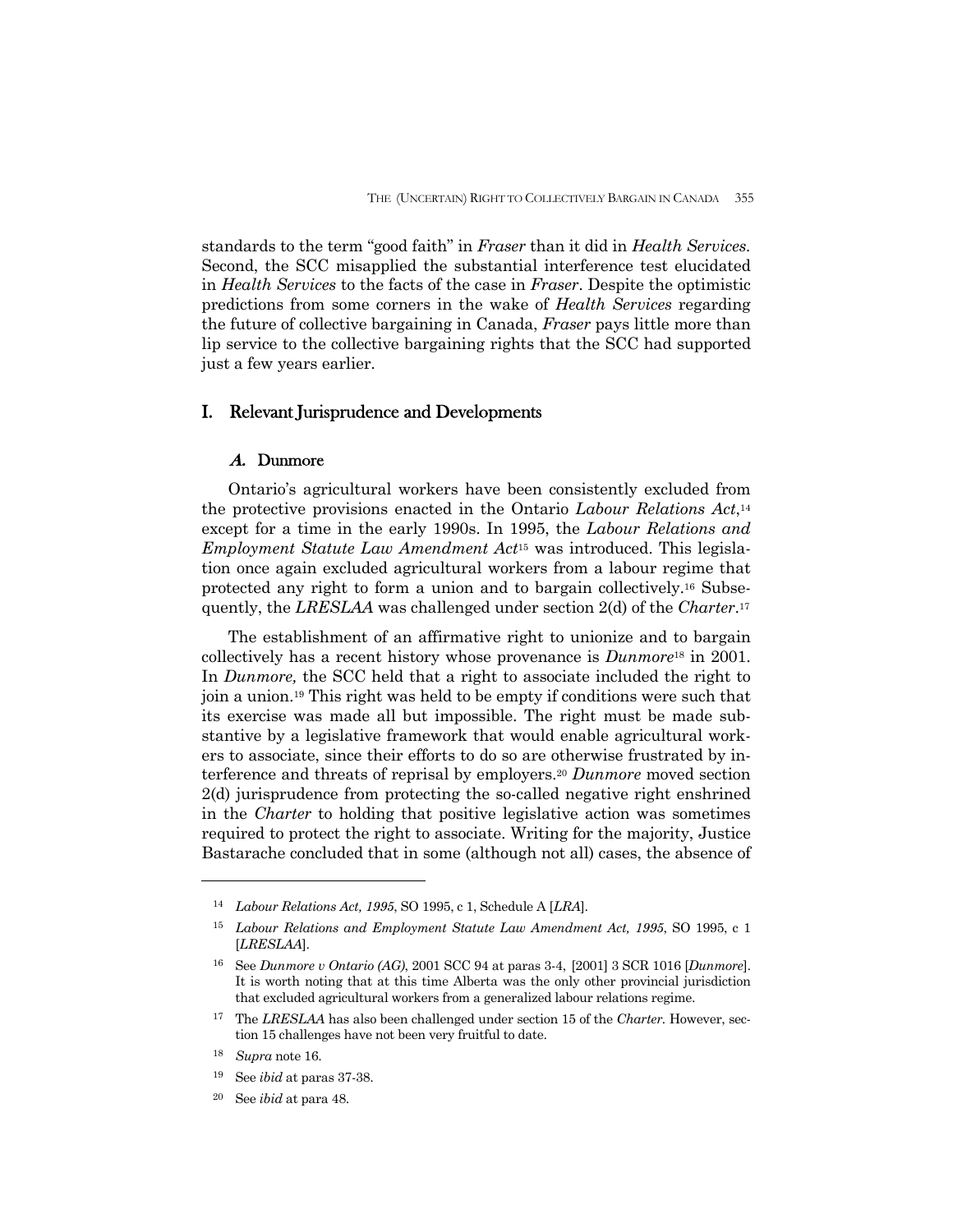positive protections to conduct union activities could "substantially interfere"21 with the very right to associate. While the SCC determined that these cases would most likely appear in the labour relations context,<sup>22</sup> *Dunmore* stopped short of entrenching a positive right to collectively bargain. In keeping with jurisprudence until that point, it explicitly rejected this idea.23

 The substance of the SCC's elaboration of the meaning of section 2(d) jurisprudence in *Dunmore* consisted of the following: the SCC, following the dissent in the *Alberta Reference*,<sup>24</sup> recognized that individuals join associations for social intercourse and to achieve common goals.<sup>25</sup> The SCC further recognized that since individuals organize into unions to achieve goals that they can only achieve collectively, the right to join a union is not a repudiation of *Charter* protection of individual rights, but its vindication: "the law must recognize that certain union activities ... may be central to freedom of association even though they are inconceivable on the individual level."26 The *LRESLAA* was held to be unconstitutional because, by excluding agricultural workers from an affirmative framework in which the pursuit of the common goals associated with unionization could be achieved, the state was held to have substantially interfered with the agricultural workers' right to associate.27

#### B. The Agricultural Employees Protection Act (AEPA)

 The Government of Ontario responded to the *Dunmore* decision with the *AEPA,* which came into effect in 2003*.* The *AEPA* addressed some of the particular concerns raised in *Dunmore*, namely the need for basic pro-

<sup>21</sup> *Ibid* at para 22.

<sup>22</sup> See *ibid* at para 39, where the SCC notes that not all labour relations cases would require a positive framework in order to protect the right to associate. Notably, the SCC distinguished between the agricultural workers in *Dunmore* and the RCMP officers in *Delisle v Canada (Deputy AG)*, [1999] 2 SCR 989, 176 DLR (4th) 513 [*Delisle* cited to SCR]. Moreover, the SCC hinted as early as *Delisle* that there could be an exceptional case whereby a positive framework was required in order to protect against substantial interference even though that was not the case in *Delisle*: "[T]he fundamental freedoms protected by s. 2 of the *Charter* do not impose a positive obligation of protection or inclusion on Parliament or the government*, except perhaps in exceptional circumstances* which are not at issue in the instant case" (*ibid* at para 33 [emphasis added]).

<sup>23</sup> See *Dunmore*, *supra* note 16 at para 42.

<sup>24</sup> *Reference Re Public Service Employee Relations Act (*Alta), [1987] 1 SCR 313, 38 DLR (4th) 161 [*Alberta Reference* cited to SCR].

<sup>25</sup> See *Dunmore*, *supra* note 16 at para 15.

<sup>26</sup> *Ibid* at para 17.

<sup>27</sup> See *ibid* at para 70.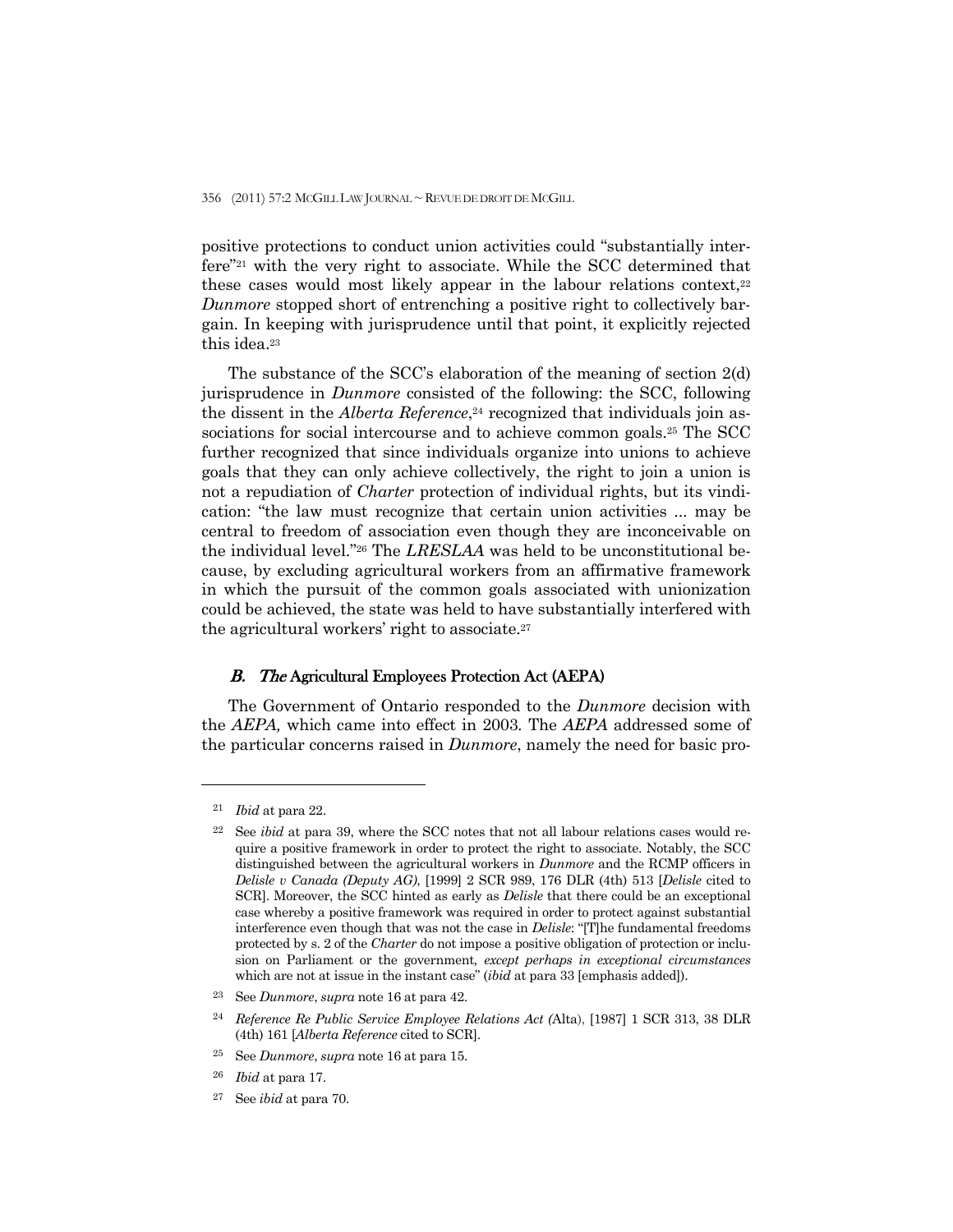tections in order for agricultural workers to organize into a union. Among other things, it offered agricultural workers the right to join a union and participate in its lawful activities;28 the right to be protected against interference, coercion, and discrimination;29 the right to make "representations"30 to the employer about terms and conditions of work, either verbally or in writing;31 and the right to have these representations listened to,32 or, if submitted in writing, receive an acknowledgment that they had been read.33 The *AEPA* also included a right to apply to a tribunal to deal with complaints regarding the application of the Act.34 Notably, the *APEA* did *not* include any right to receive an explanation as to the employer's position on the union's representations, nor any acknowledgement by the employer beyond that provided for above.

 Following the implementation of the *AEPA*, the UFCW attempted to negotiate collective agreements with two separate agricultural employers. Ultimately the UFCW was stymied, and was unable to even begin—much less conclude—a series of negotiations.35 Subsequent to this failure, the *AEPA* was challenged on the basis that it offered inadequate protection to make section 2(d) of the *Charter* substantive.36 Central to the several claims of the applicants was that the *AEPA* did not guarantee a scheme for meaningful collective bargaining.37

## C. The AEPA at Trial

 The constitutional challenge to the *AEPA* was heard in the first instance by Justice Farley in 2006.38 Of great importance is that he heard the case at trial prior to the SCC ruling in *Health Services.* For Justice Farley, the issue was not whether the *AEPA* was ideal legislation, but

-

- 34 See *ibid*, s 11.
- 35 See *Fraser*, *supra* note 1 at paras 9-11.
- 36 See *ibid* at para 12.

38 See *Fraser v Ontario*, [2006] 79 OR (3d) 219, 263 DLR (4th) 425 (Ont Sup Ct) [*Fraser (Ont Sup Ct)*].

<sup>28</sup>See *AEPA*, *supra* note 2, ss 1(2)(1)-(2).

<sup>29</sup> See *ibid,* s 1(2)(5).

<sup>30</sup> *Ibid*, s 5(1).

<sup>31</sup> See *ibid*, s 5(5).

<sup>32</sup> See *ibid*, s 5(6).

<sup>33</sup> See *ibid,* s 5(7).

<sup>37</sup> See *ibid* at para 7. The respondents also claimed that "majoritarian exclusivity" and a scheme to resolve a bargaining impasse were necessary.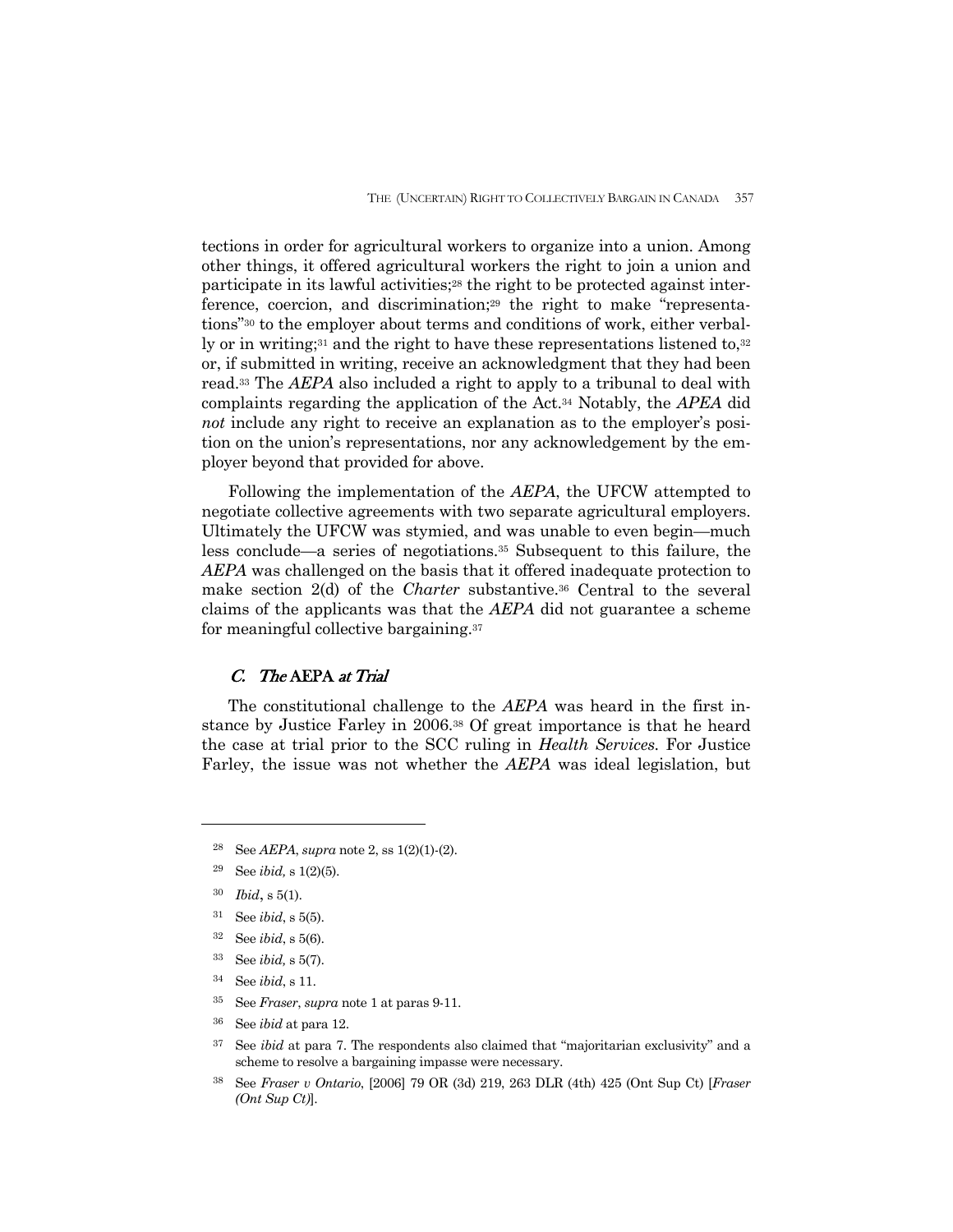"whether the minimum ha[d] been achieved."39 There are three things that are particularly noteworthy with regard to Justice Farley's decision. The first is that he correctly interpreted that judicial precedent did not, at this time, protect a positive right to bargain collectively, but only the right to join a union.40 He concluded that the *AEPA* provided the framework necessary for employees to (a) join a union;<sup>41</sup> and (b) pursue the common goals associated with union activities.42 Importantly, the right to pursue collective activities did not constitute a positive right to engage in any and all associational activity. Indeed, the SCC in *Dunmore* made it clear that "activity itself"43—no matter how fundamental to a group's purpose—was not to be given constitutional protection. However, to the extent that no clear distinction, no bright line, can be made between an individual's right to associate and (at least some of) the reasons for which the individual chooses to do so, the SCC acknowledged that the pursuit of some activities was necessarily protected by virtue of protecting the right to associate in the first place: "certain collective activities must be recognized if the freedom to form and maintain an association is to have any meaning."44 If one of the key reasons for which individuals associate is to achieve common goals, and if the common goal of collective bargaining was not to be afforded constitutional protection, what union activities was *Dunmore* thought to protect? According to Justice Farley, protected union activities included the right of an "employees' association [to] make representations to an employer concerning the terms and conditions of employment."45

 The second thing of particular note is that Justice Farley concluded that the requirement that the employer both listen and read any presentations made by the union implied that the presentations also be *considered*. According to Justice Farley, "the concept of listening and reading respectively involves the aspect of comprehending and considering the representations."46

 Third, and indeed the most telling part of Justice Farley's decision, is his claim that while it might have been desirable to compel the employer by legislation to not only comprehend and consider, but also to *respond* to the representations, this would then "involve the parties in a form of col-

- <sup>40</sup>See *ibid* at para 29.
- 41 See *ibid* at para 16.
- 42 See *ibid* at para 15.
- <sup>43</sup> *Dunmore*, *supra* note 16 at para 18.
- <sup>44</sup> *Ibid* at para 17.
- <sup>45</sup> *Fraser (Ont Sup Ct)*, *supra* note 38 at para 19.
- 46 *Ibid*.

<sup>39</sup> *Ibid* at para 13.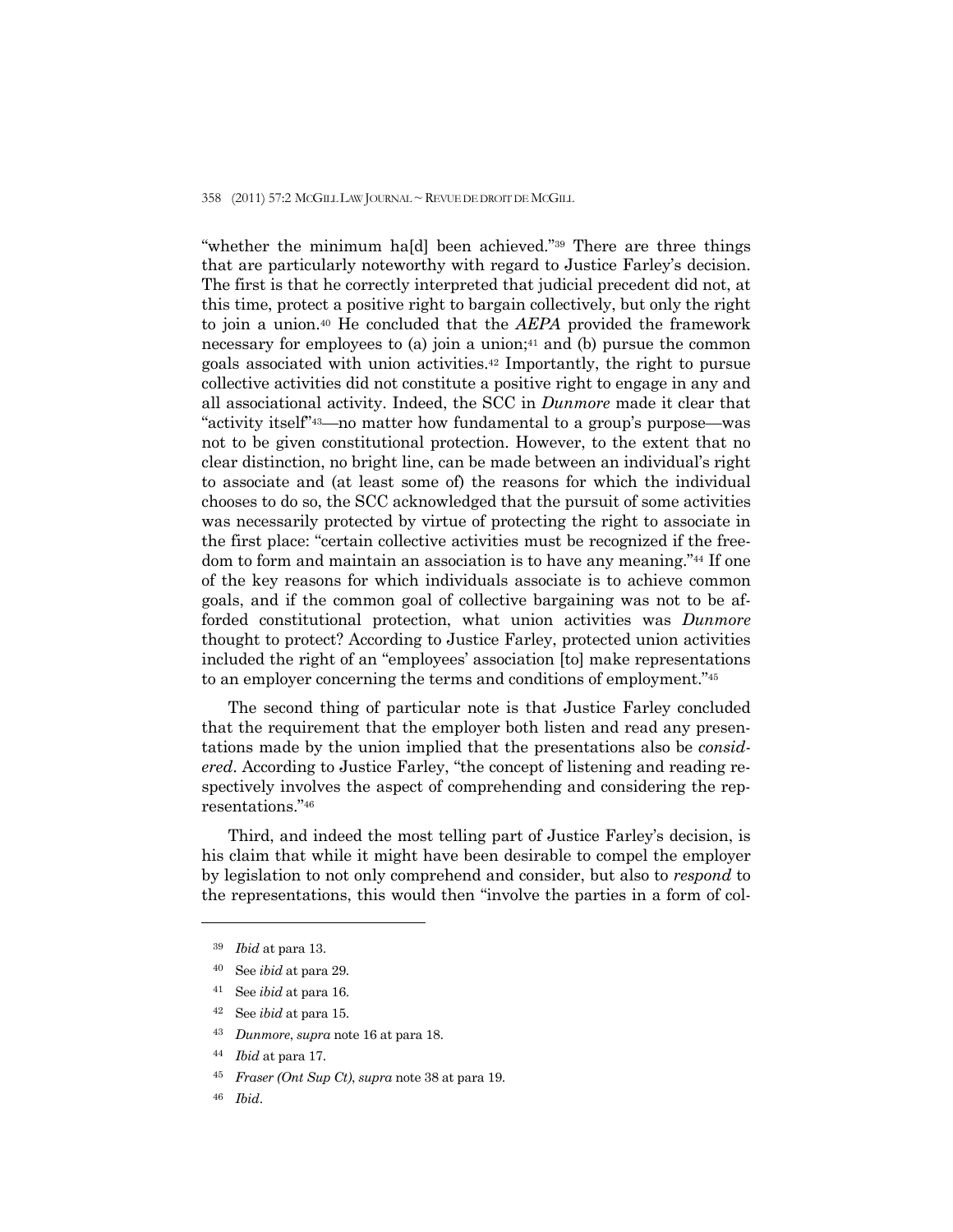lective bargaining."47 Since, at this time, there was no constitutionally protected right to collectively bargain, he ruled that the *AEPA* did not need to include a provision for the employer to respond to the union's representations in order for the act to pass constitutional muster. For our purposes, the most important aspect of this remark regards what, in Justice Farley's view, the collective bargaining process minimally required, which is a considered response on the part of the employer.

### D. Health Services

 With the *Health Services* decision in 2007, the terrain shifted even further in the direction of constitutionalizing certain workers' rights. In 2005, the Government of British Columbia instituted the *Health and Social Services Delivery Improvement Act* (Bill 29).48 Sections of Part 2 of Bill 29 were held to be unconstitutional because they "invalidated important provisions of collective agreements then in force, and effectively precluded *meaningful collective bargaining* on a number of specific issues."49 *Health Services* was a landmark decision that reversed over twenty years of *Charter* jurisprudence, which had until then explicitly rejected that collective bargaining was to be afforded constitutional protection.

 The decision of the majority in *Health Services* begins with a long and exacting review of the reasons for which the *Charter* must be read to include a right to bargain collectively. The SCC acknowledged that the hitherto "decontextualized" and "generic approach" to the section 2(d) right in the *Charter* had had the "unfortunate effect" of "[overlooking] the importance of collective bargaining—both historically and currently."50 In short, *Health Services* revealed that the SCC no longer felt that its precedents concerning section 2(d) jurisprudence could withstand critical scrutiny owing to the conclusion in *Dunmore* that occasionally individual rights can only be protected by protecting the ability to engage in collective action. This is the case when the purpose for which the individual joins an organization is attaining a goal that can only be achieved in concert with others.

 The limits in *Dunmore* are clearly relevant here, for although *Dunmore* explicitly rejected the notion that collective bargaining was to be offered any constitutional protection, it provided no good test, no *principled reasons*, for deciding which union activities deserve protection as corollary

<sup>47</sup> *Ibid*.

<sup>48</sup> SBC 2002, c 2.

<sup>49</sup> *Health Services*, *supra* note 7 at para 11 [emphasis added].

<sup>50</sup> *Ibid* at para 30.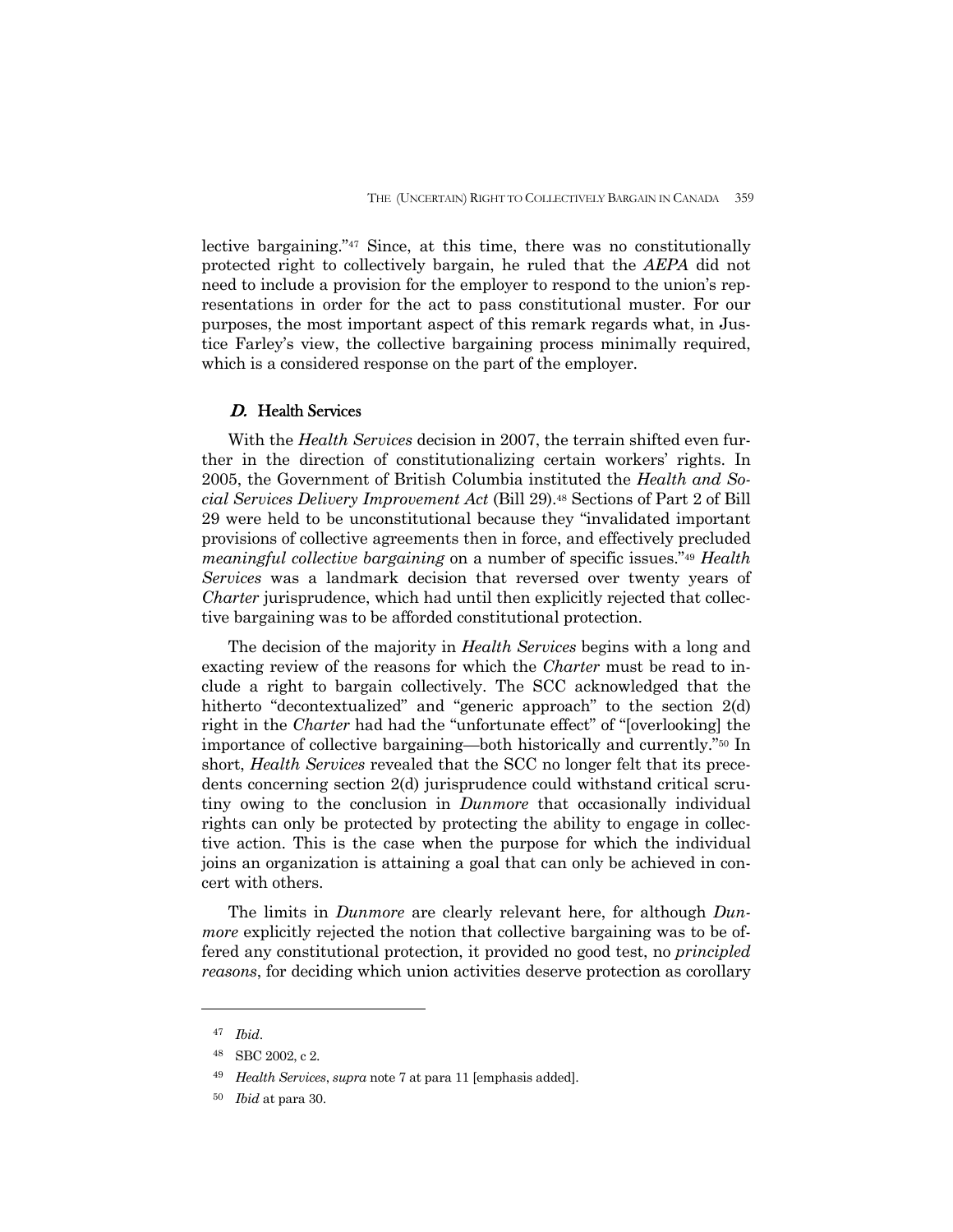to the right to associate and which do not. It excluded collective bargaining *simpliciter*, and then went from there. In fact, the SCC in *Dunmore*  was encouraged in this vein by the claims made by the appellants themselves. For instance, the appellants drew the SCC's attention to the many activities undertaken by unions *other* than collective bargaining.51 These included "making collective representations to an employer, adopting a majority political platform, [and] federating with other unions."52 The SCC thereby sought to inoculate its judgment from requiring collective bargaining because at least some other union activities could be protected. Specifically, the SCC was satisfied that by focusing on the *associational*  nature of the right, it could distinguish between this and the activities *qua* activities that the association chose to undertake. The problem is that the SCC's own analysis in *Dunmore* supported the conclusion that the SCC could compel a positive legal framework to protect the right to associate only by relying upon a purposive understanding of the nature of the association itself. In other words, in *Dunmore*, the right to associate and the purposive function of the association were not seen as discrete factors.

 If only certain union activities are to be protected as a corollary of the right to associate, it is impossible to discern which activities these should be without elucidating a principled distinction among activities. Writing for the majority in *Health Services,* Chief Justice McLachlin and Justice LeBel finally concluded that "[collective bargaining] emerges as the most significant collective activity through which freedom of association is expressed in the labour context," and therefore that section 2(d) must include "a procedural right to bargain collectively."53

1. The Right to a Meaningful Process

 The SCC determined in *Health Services* that there existed a constitutional right to not just a process of collective bargaining, but to a *meaningful* collective bargaining process. At different times, the SCC said this was to include "meaningful discussion and consultation,"54 which means that the parties must be "willing to *explain* and *exchange* their positions."55 Also, the union must have the ability "to exert meaningful influence over working conditions,"56 and the parties must "make a reasonable effort to

<sup>51</sup> *Dunmore*, *supra* note 16 at para 12.

<sup>52</sup> *Ibid* at para 17.

<sup>53</sup> *Health Services*, *supra* note 7 at para 66.

<sup>54</sup> *Ibid* at para 92.

<sup>55</sup> *Ibid* at para 101 [emphasis added].

<sup>56</sup> *Ibid* at para 90.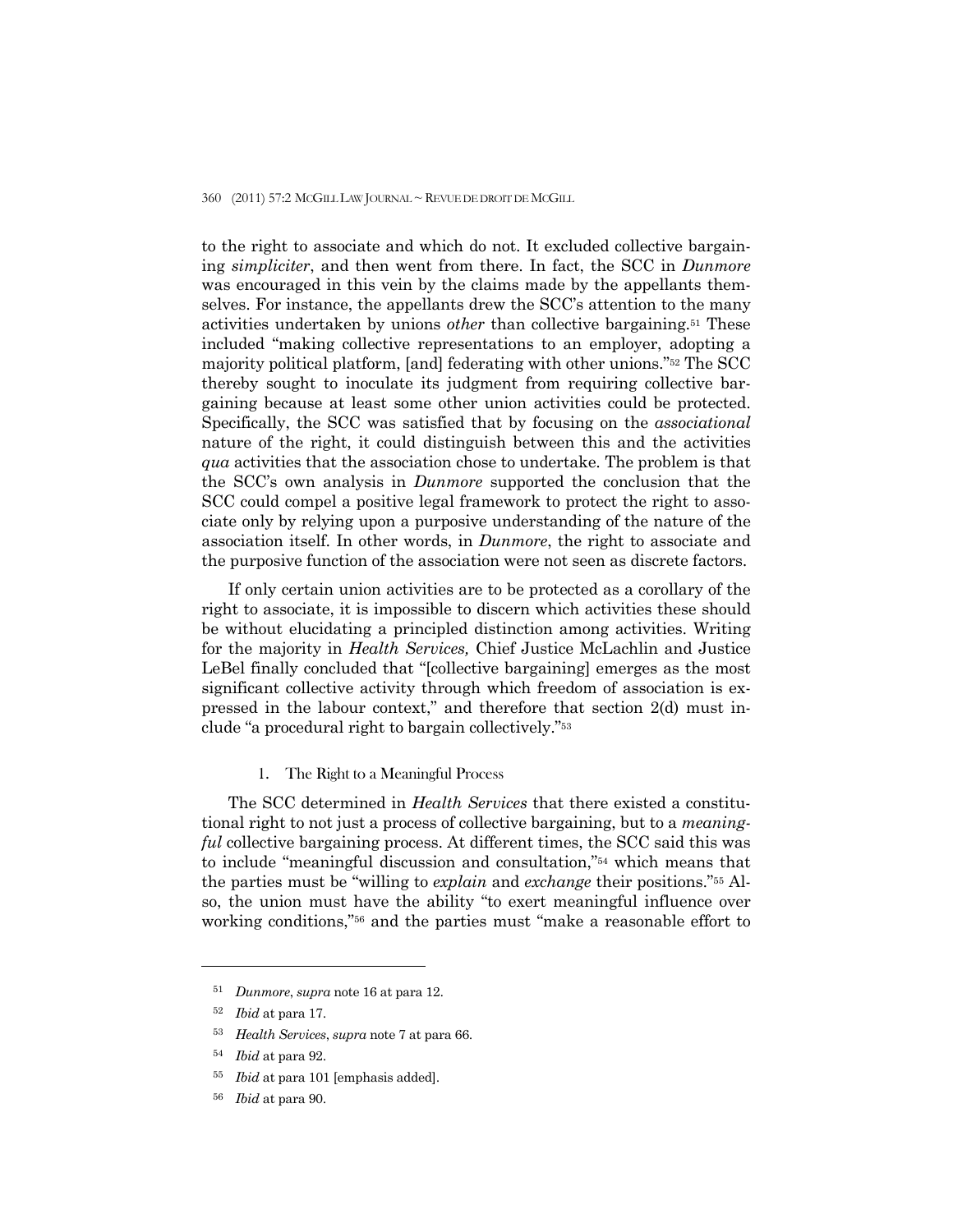arrive at an acceptable contract."57 Language emphasizing the *consultative* portion of the collective bargaining process is found throughout the judgment as determinative of what the SCC understood to constitute *meaningful*, rather than *pro forma*, collective bargaining. Wanting to ensure that this point was clear, Chief Justice McLachlin and Justice LeBel wrote: "We pause to reiterate briefly that the right to bargain collectively protects not just the act of making representations, but also the right of employees to have their views heard in the context of a meaningful process of consultation and discussion."58

 Importantly, the SCC qualified the right. The justices wrote that "[s]ection 2(d) does not guarantee the particular objectives sought through this associational activity."59 Moreover, the SCC stipulated that the right to a meaningful collective bargaining process was not the right to a particular statutory scheme of collective bargaining.<sup>60</sup> Finally, section  $2(d)$ was not to protect all aspects of this associational activity; it was to protect only against substantial interference with meaningful collective bargaining.61

## II. Ontario v. Fraser

In *Fraser*, the SCC (Justice Abella dissenting)<sup>62</sup> overturned an OCA ruling that had deemed the *AEPA* unconstitutional because it lacked provisions for " $(1)$  a statutory duty to bargain in good faith;  $(2)$  statutory recognition of the principles of exclusivity and majoritarianism; and (3) a statutory mechanism for resolving bargaining impasses and disputes regarding the interpretation or administration of collective agreements."63 In defending its position, the SCC offered two main considerations. First, the SCC maintained that it was a "meaningful process"64 of collective bar-

<sup>57</sup> *Ibid* at para 101.

<sup>58</sup> *Ibid* at para 114.

<sup>59</sup> *Ibid* at para 89.

<sup>60</sup> See *ibid* at para 19.

<sup>61</sup> See *ibid*.

<sup>62</sup> Three justices chose to provide reasons concurring in the result. Justices Rothstein and Charron did not accept that section 2(d) included a right to bargain collectively and found no constitutional issue with the *AEPA* for that reason. Justice Deschamps, however, noted that although collective bargaining is not protected by section 2(d), *some* collective activity is protected by the *Charter*. She also suggested that section 15 might provide a more fruitful avenue for redress of the kind of "economic inequality" (*ibid* at para 319) that is germane here.

<sup>63</sup> *Fraser v Ontario (AG)*, 2008 ONCA 760 at para 80, 92 OR (3d) 481 [*Fraser (Ont CA)*].

<sup>64</sup> *Fraser*, *supra* note 1 at para 42.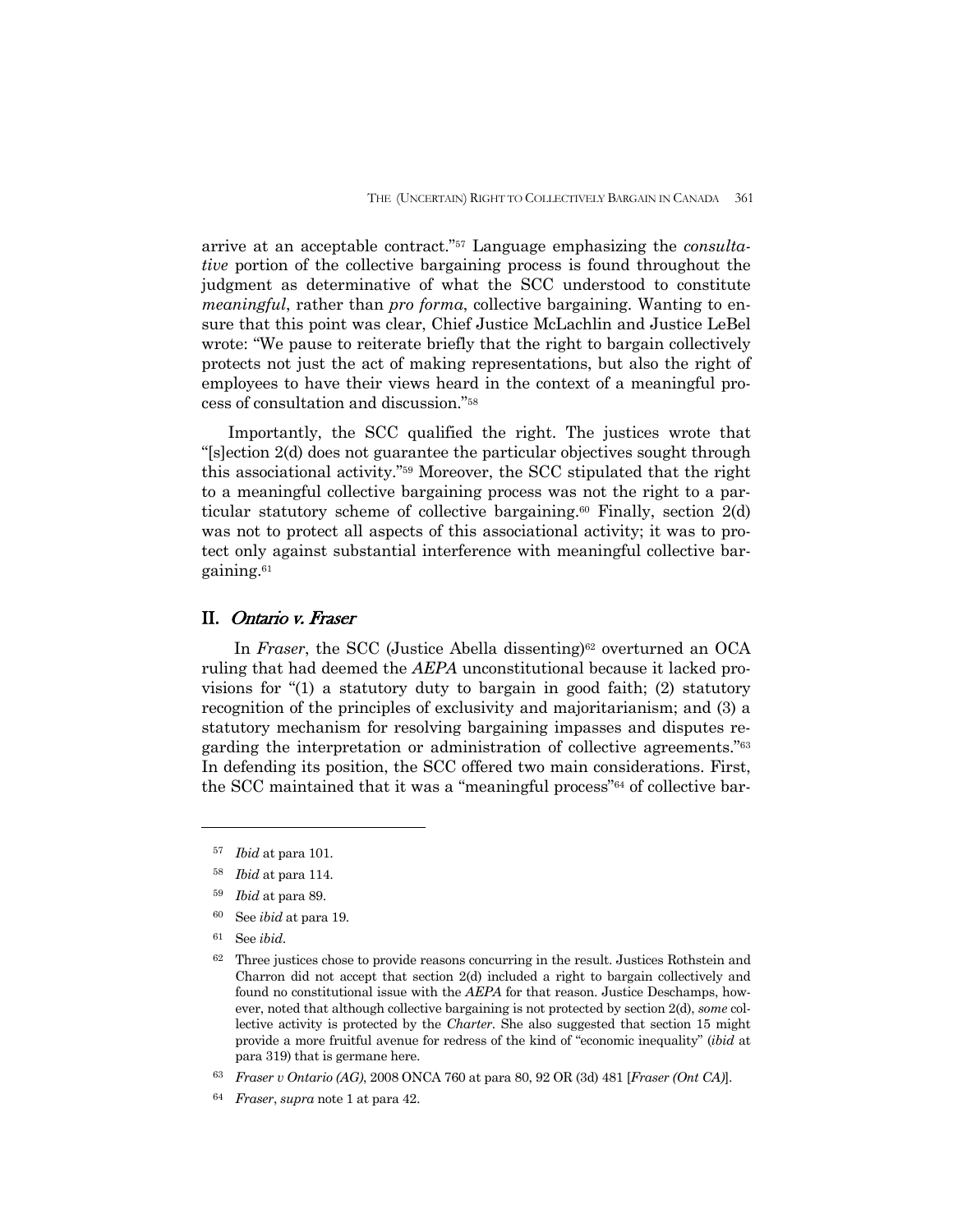gaining that was to have constitutional protection, thereby reiterating the qualifier it espoused in *Health Services* that no *particular* bargaining regime was to be given constitutional protection. The SCC then determined that the three requirements the OCA had held to be lacking from the *AEPA* amounted to the imposition of the Wagner model of collective bargaining and therefore amounted to a *particular* statutory regime of bargaining. Second, the SCC reiterated its expectation that legislatures are to comply with the *Charter* and that all legislation must be reviewed in this light. The SCC held that "[s]ince *Health Services*, it has been clear that this requires employers to consider employee representations in good faith. Any ambiguity in the *AEPA* should be resolved accordingly."65

### A. Analysis

#### 1. The Wagner Model of Collective Bargaining

 My first difficulty is with the SCC's characterization of the Wagner model of collective bargaining. The SCC claimed that the OCA misunderstood *Health Services* to have constitutionalized "a full-blown Wagner system of collective bargaining"66 and that this holding was in error since *Health Services* specifically rejected the idea that a particular statutory regime could be protected. I reject the SCC's characterization of the Wagner model as a statutory labour relations regime, and argue that it is better thought of as a *paradigm* of labour relations within which many different statutory requirements might fit. The point here is that the Wagner *model* might refer to *any* statutory regime of collective bargaining that includes some provisions for substantiating the principles that were elucidated in the last paragraph of the preamble of the 1935 *Wagner Act*  from which it gets its name*.*<sup>67</sup> This is certainly how the OCA understood the issue, for it suspended its judgment for twelve months in order "to permit the government time to determine the method of statutorily pro-

<sup>65</sup> *Ibid* at para 104.

<sup>66</sup> *Ibid* at para 44.

<sup>67</sup> *National Labor Relations Act*, c 372, § 1, 49 Stat 449 at 449-50 (1935) (codified as amended at 29 USC § 151-169 (2006)) [*Wagner Act*]:

It is hereby declared to be the policy of the United States to eliminate the causes of certain substantial obstructions to the free flow of commerce and to mitigate and eliminate these obstructions when they have occurred by encouraging the practice and procedure of collective bargaining and by protecting the exercise by workers of full freedom of association, self-organization, and designation of representatives of their own choosing, for the purpose of negotiating the terms and conditions of their employment or other mutual aid or protection.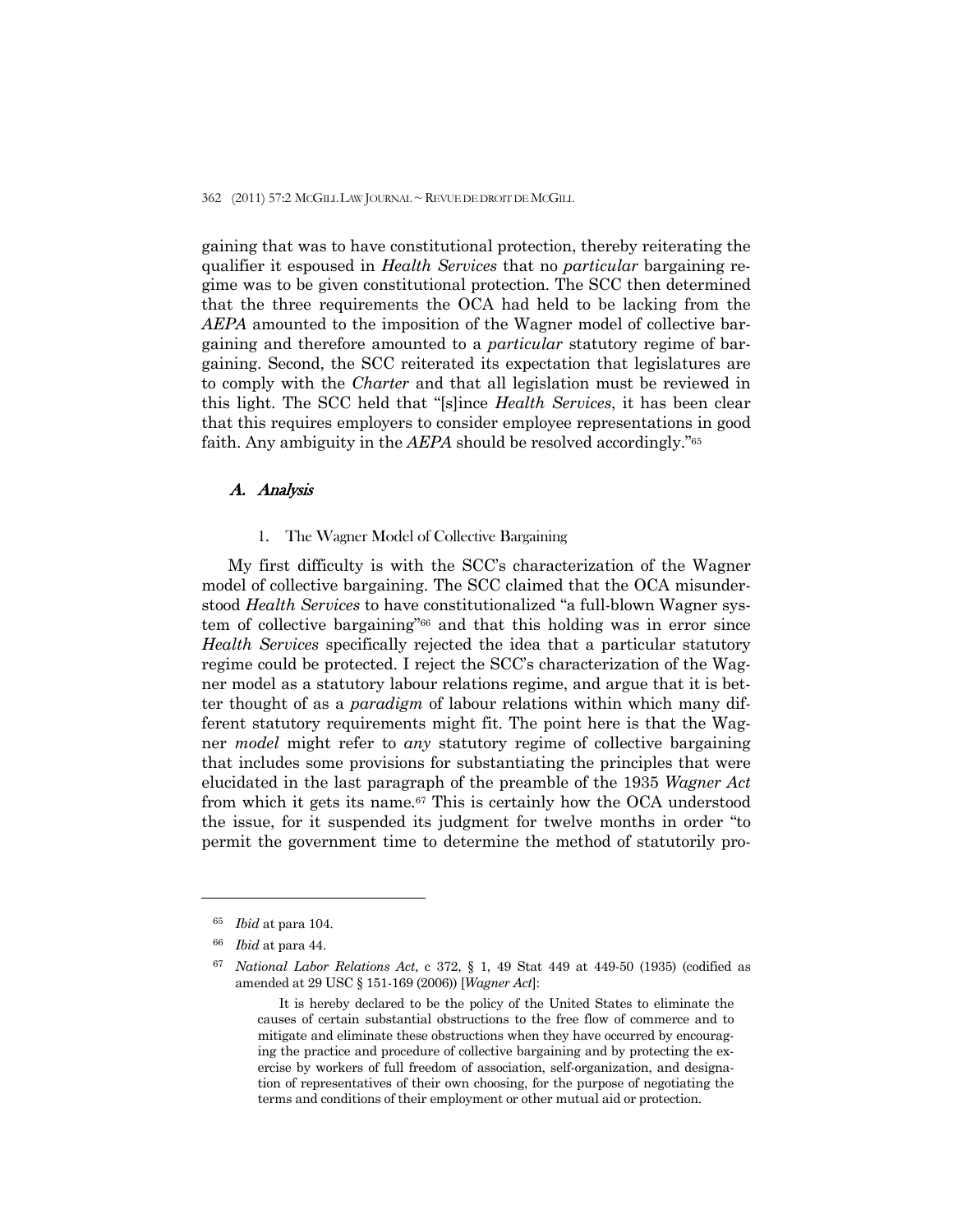tecting the rights of agricultural workers to engage in meaningful collective bargaining."68

 The *Wagner Act* elaborates specific processes and timelines with regard to virtually every aspect of the bargaining process: what constitutes an unfair labour practice; $69$  what constitutes legal and illegal picketing; $70$ exact timelines for serving notice to bargain<sup> $71$ </sup> and filing for mediation;<sup>72</sup> notifications of intent to strike;73 procedures for election of union representatives;74 the make-up and mandate of the *National Labour Relations Board*;75 how to deal with essential services;76 and suspension of the Act during emergencies,77 among many, many more. In this way, the *Wagner Act* is a *specific* regulatory regime, specifying regulatory processes for virtually every aspect of union-employer relations, including all those associated with collective bargaining.

 The Wagner *model*, by contrast, is not such a regime. Within statutory regimes that follow the model are found *varied* requirements. Such variations can include, among other things, the process by which a union notifies the employer of its intention to bargain; how a union comes to be recognized as the bargaining agent (such as through card check, as was the case in Ontario prior to the 1995 election of the Conservative government, or through secret ballot as is now the case78); and what happens with regard to impasses at bargaining. For instance, is there to be a mandatory conciliation before either party can enter into a legal strike or lockout position? If so, what conditions and requirements are to moderate the conciliation process? Alternately, is strike/lockout to be jettisoned in favour of mandatory arbitration, as is now the case with those service workers deemed essential? What will be the process for determining who is an es-

<sup>68</sup> *Fraser (Ont CA)*, *supra* note 62 at para 139.

<sup>69</sup> See *Wagner Act*, *supra* note 67, § 8. For current version, see 29 USC § 158(a)(1)-(5) (2006).

<sup>70</sup> *Wagner Act*, *supra* note 67, § 8. For current version, see 29 USC § 158(b)(7)(A)-(C) (2006).

<sup>71</sup> *Wagner Act*, *supra* note 67, § 8. For current version, see 29 USC § 158(7)(d)(1) (2006).

<sup>72</sup> *Wagner Act*, *supra* note 67, § 8. For current version, see 29 USC § 158(7)(d)(3) (2006).

<sup>73</sup> *Wagner Act*, *supra* note 67, § 8. For current version, see 29 USC § 158(7)(g) (2006).

<sup>74</sup> *Wagner Act*, *supra* note 67, § 9. For current version, see 29 USC § 159 (2006).

<sup>75</sup> *Wagner Act*, *supra* note 67, §§ 10, 11. For current version, see 29 USC §§ 160, 161 (2006).

<sup>76</sup>For current version, see 29 USC § 173.

<sup>77</sup> See *ibid*, § 176.

<sup>78</sup> The exception to this is the construction industry, which retains card check certification.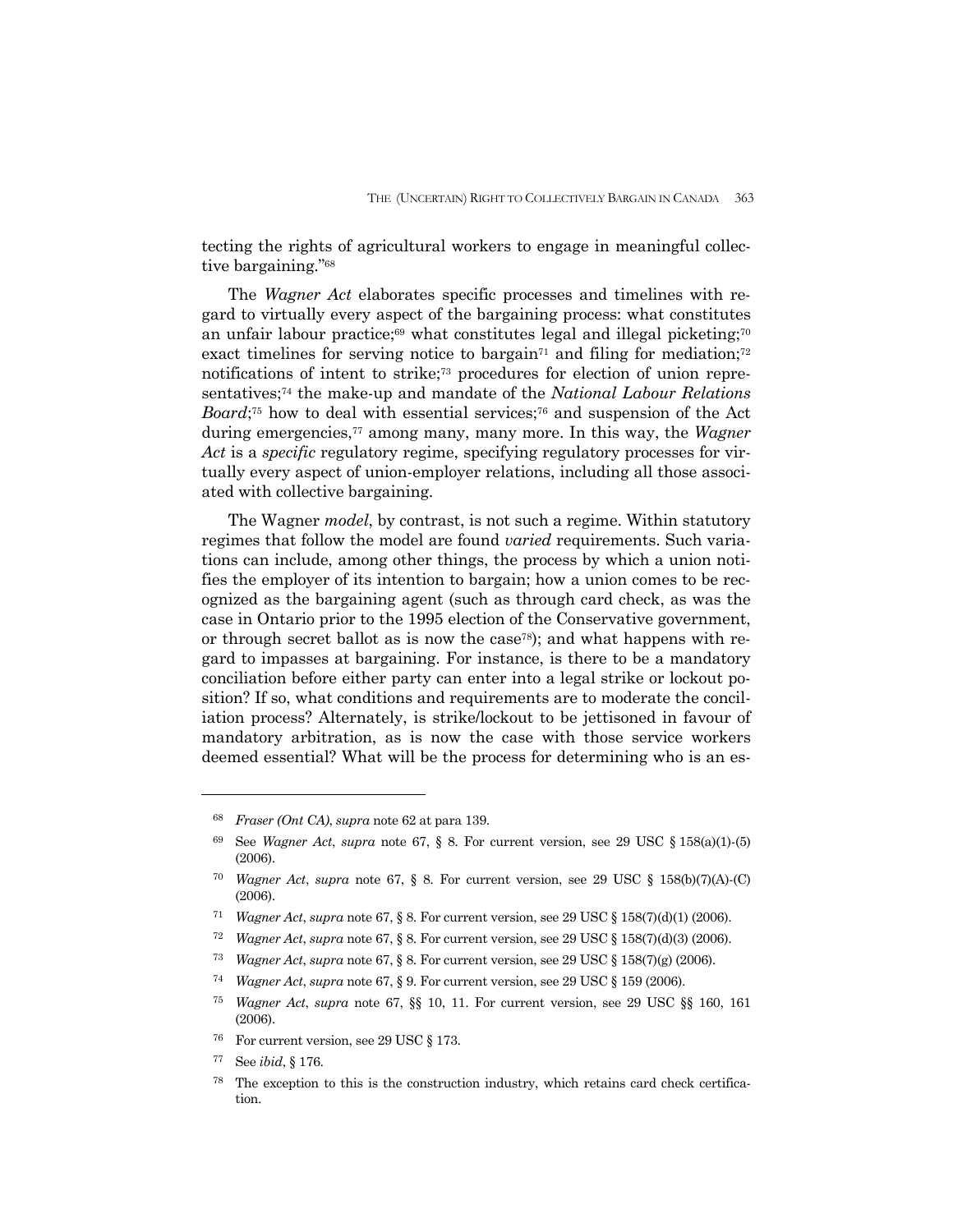sential worker and who is not?79 Will this option include anti-scab legislation as presently exists in British Columbia, Quebec, and under the *Canada Labour Code*, but not, for instance, in Ontario? Shall the employer be enabled to bypass the union and offer an agreement directly to the membership, as is now (but was not always) the case in Ontario? If so, how many times? (For instance, in Ontario this may happen only once.)

 In this way, the Wagner *model* does not amount to a particular regime of collective bargaining, but rather to some set of provisions deemed necessary to make collective bargaining meaningful. While those provisions may be more or less robust, what is unequivocal is that some positive legislative provisions are necessary in order to claim that a positive right exists. In its judgment, the OCA did no more than claim that these nominal provisions included *some* statutory requirement that the employer bargain in good faith, *some* means to determine how the bargaining agent shall be recognized, and *some* means of determining impasses and disputes. The criteria for the means established need be no wider than is necessary to render them capable of achieving that to which the workers have a right: a meaningful process of consultation and negotiation.

 But my point is not to substitute my judgment for that of the SCC's by establishing what is necessary to make the right in question meaningful. Rather, my point is to establish the ways in which the instant case departs from the recent jurisprudence that has led to it. With that in mind, I note that even if we were to agree with the SCC's position that the basic requirements mandated by the OCA amounted to a particular statutory regime, this would not have been adequate for the SCC to overturn the OCA's finding. Rather, the SCC could have elucidated a lesser standard, and still have upheld the OCA's conclusion that the *AEPA* was unconstitutional, even if it offered dissenting reasons for doing so. The SCC, therefore, had to determine that the statutory provisions already extant in the *AEPA* were adequate to provide a meaningful collective bargaining process, based upon its elucidation in *Health Services* of what that meant. This, it tried—unsuccessfully—to do.

 The plain language of the *AEPA* requires nothing more from employers than a guarantee—qualified at that—of listening to employee repre-

<sup>79</sup> For instance, under the *Public Service Essential Services Act*, SS 2008, c P-42.2, the Saskatchewan government gave itself the power to unilaterally determine what was and was not an essential service. (This was despite provisions contained within the collective agreement of the Saskatchewan Government and General Employees' Union, outlining a process through which the parties, jointly, are to arrive at an essential services designation.) By contrast, Ontario's *Crown Employees Collective Bargaining Act, 1993* requires that the employer and the union that represents workers who are covered by the act jointly negotiate an essential services agreement (SO 1993, c 38).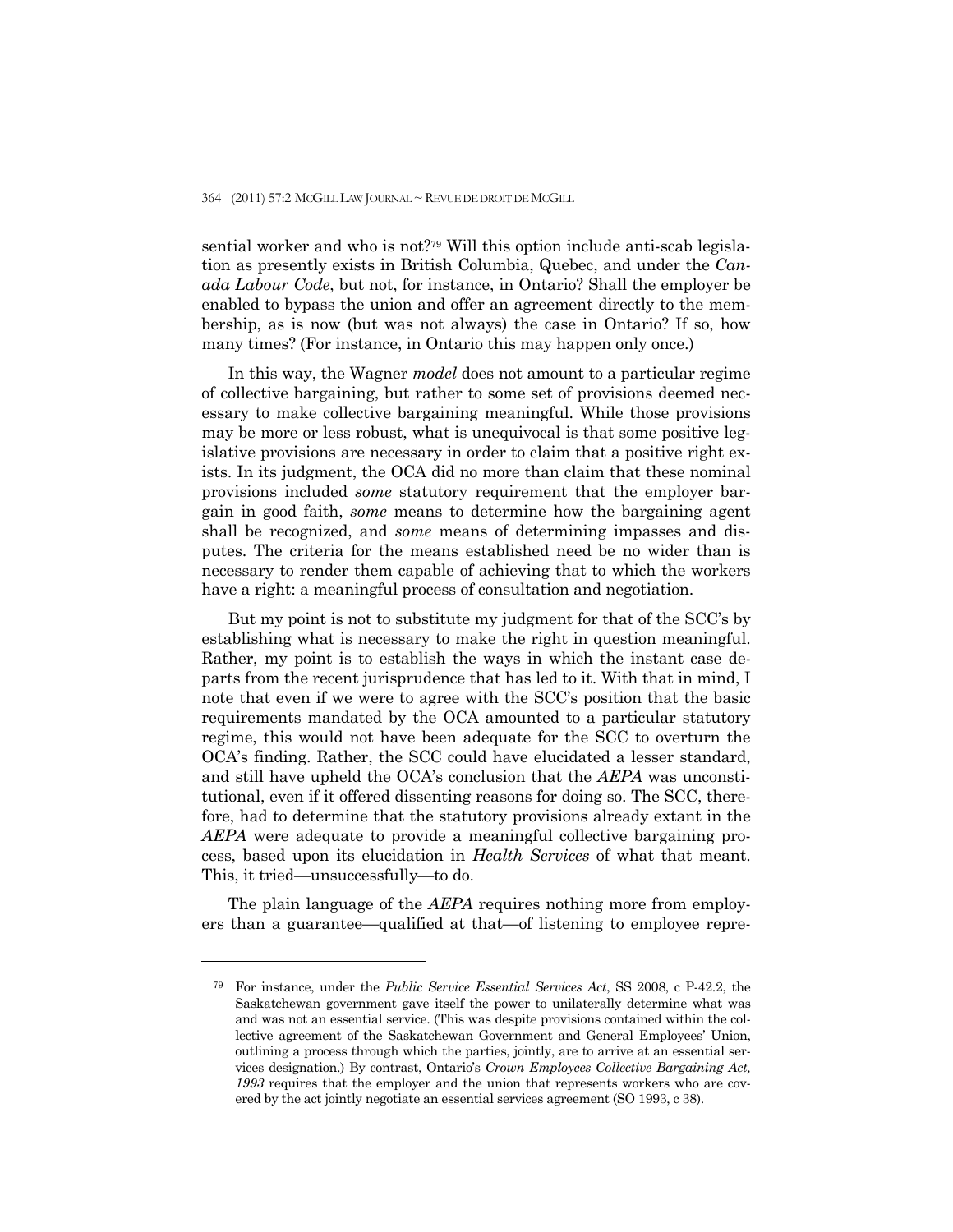sentations and acknowledging that those submitted in writing have been read.80 Given that *Health Services* rejected as inadequate the "mere right to make representations,"81 on what logic might the SCC have been relying to determine that the *AEPA* met the bar of what constitutes a meaningful bargaining process? Predominantly, the SCC relied upon the implied requirement to bargain in good faith, which it read in to the *AEPA's*  requirement that employers listen and read employee representations. The SCC concluded that these provisions of the *AEPA* neither included by word nor expressly ruled out the requirement to bargain in good faith. The SCC concluded that, by implication, "they include such a requirement."82 Anything short of comprehending and considering is a mere "*pro forma*".83 This brings us to the first discrepancy between the standard in *Health Services* and the one elucidated in *Fraser*: the use of a weaker standard to constitute good faith in the latter than in the former.

2. The Two Senses of Good Faith

Michael Bendel writes:

 The obligation of an employer to enter into negotiations upon request with a view to arriving at a collective agreement is the most important consequence to flow from the certification of a trade union as bargaining agent by a labour relations board. In legislation, the employer's obligation to negotiate finds expression as the duty to bargain in good faith, a duty which, with some variations, is a feature of almost every piece of labour relations legislation in North America.84

- <sup>81</sup> *Heath Services*, *supra* note 7 at para 114.
- <sup>82</sup> *Fraser*, *supra* note 1 at para 101.
- <sup>83</sup> *Ibid* at para 103.

See *AEPA*, *supra* note 2, ss 5(6), (7). The obligation of employers to give employees' associations a reasonable opportunity to make representations is qualified in the *AEPA* by the following considerations: "The timing of the representations relative to planting and harvesting times," "the timing of the representations relative to concerns that may arise in running an agricultural operation, including, but not limited to, weather, animal health and safety and plant health," and the "[f]requency and repetitiveness of the representations" (*ibid*, s 5(3)). The representation process itself, then, is subject to constraints that offer wide interpretive leeway as to when and how frequently presentations may be made, as well as to what constitutes repetitiveness. Moreover, these considerations suggest an expectation that the process is subordinate to employers' nonlabour business concerns. For all intents and purposes, these parameters are to be interpreted by the employer, with the presumption that an unsatisfactory interpretation could be challenged before the tribunal—with no guarantee, of course, as to the outcome.

<sup>84</sup> Michael Bendel, "A Rational Process of Persuasion: Good Faith Bargaining in Ontario" (1980) 30:1 UTLJ 1 at 1.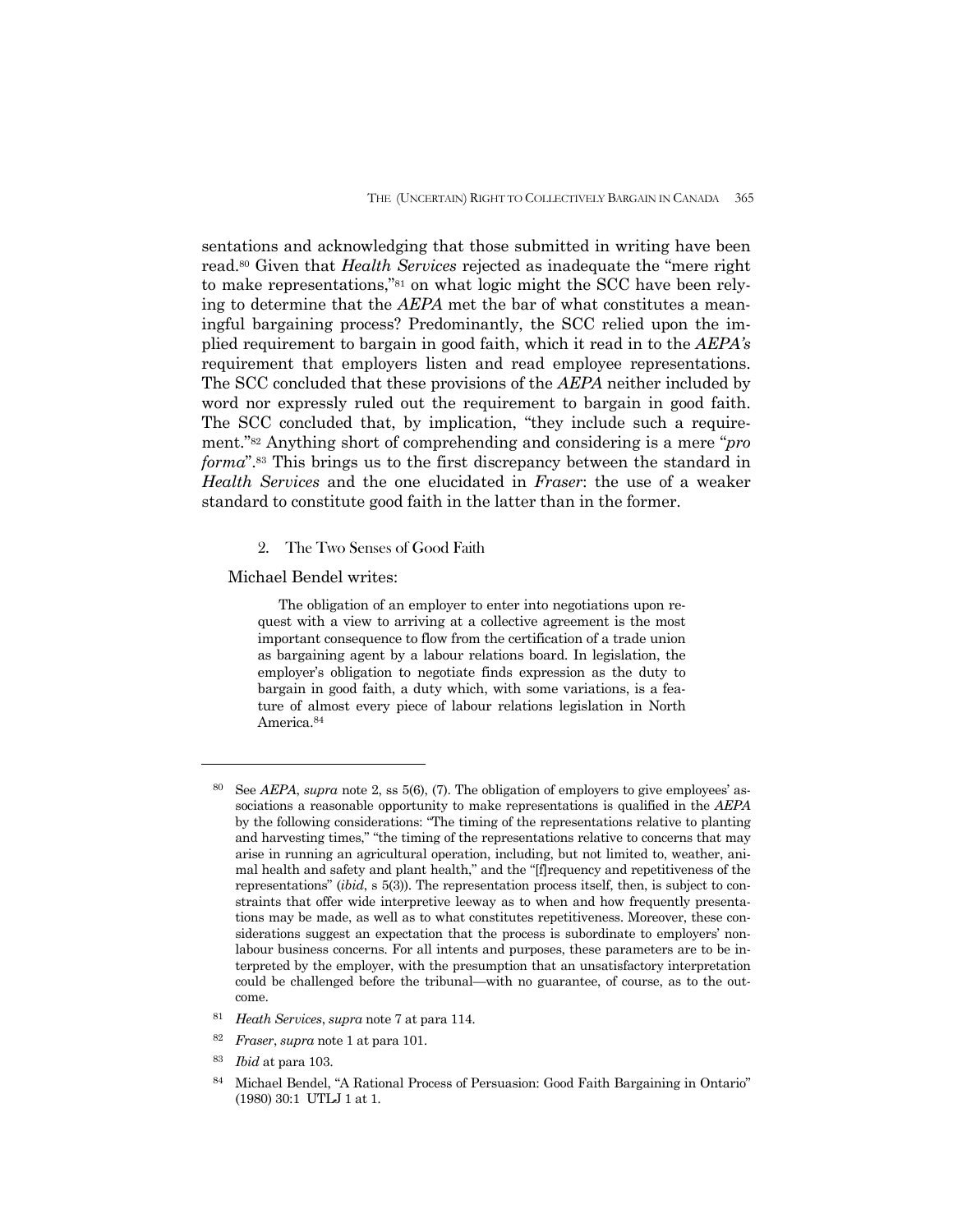When we say that one has acted in good faith in everyday parlance, it generally means that one has acted honestly and on the information that one had available to them at the time, from a sincere motive to act without malice or with any attempt to mislead or defraud others. In this sense—the common sense interpretation of the term—good faith refers to the principle itself: the expectation that one has acted in accordance with a sincere motivation about which one is forthcoming. This is the first sense of good faith. There is no test to determine whether or not someone has acted in good faith. It would be difficult to imagine how one might administer such a test outside of statutory duties, and statutory duties are not the stuff of our everyday personal interactions. When a friend or loved one says that when they did something they were acting in good faith, we simply trust that to be the case. In this sense, the common sense understanding evinces a weak standard.

 Within the labour relations context, by contrast, the requirement to act in good faith generally refers to something other than the principle as elucidated above. The term "good faith" in the labour relations context refers to a series of statutory duties that give expression to the principle that give, in Bendel's words, "substance" to the underlying "requirement".85 This is the second sense of good faith. Since the employment relationship is not analogous to that between friends and loved ones, it is understandably the case that statutory duties must attach to what it is we determine others are legally required to do. Importantly, these statutory requirements may vary, and in this sense it can be said that more than a single statutory scheme for collective bargaining is possible, as was elucidated above. Section 50 of the *Canada Labour Code,* for instance, requires that employers and employee associations bargain "in good faith" and that they make "every reasonable effort to enter into a collective agreement."86 More to the point, it allows for either party to "bring a complaint to the *Canada Industrial Relations Board* on the basis that the other party has failed in either or both of those duties."<sup>87</sup> While reiterating that the duty

<sup>85</sup> *Ibid* at 31.

<sup>86</sup> *Canada Labour Code*, RSC 1985, c L-2, ss 50(a)(i), (ii).

<sup>87</sup> Legal and Legislative Affairs Division, Parliament of Canada, *Collective Bargaining under the* Canada Labour Code—*Remedies when Parties Fail to Resolve Labour Disputes* by Sebastian Spano (Ottawa: Library of Parliament, 2009). In the United States, the *National Labor Relations Act* requires good faith in bargaining between employers and unions (*supra* note 67, § 8(a)(5)). So, too, do most provincial labour codes in Canada, as well as those of other commonwealth countries. In Australia, the recently enacted *Fair Work Act 2009* (Cth), s 228(1), sets out the following duties that give expression to the implied requirement to bargain in good faith:

 <sup>(</sup>a) attending, and participating in, meetings at reasonable times;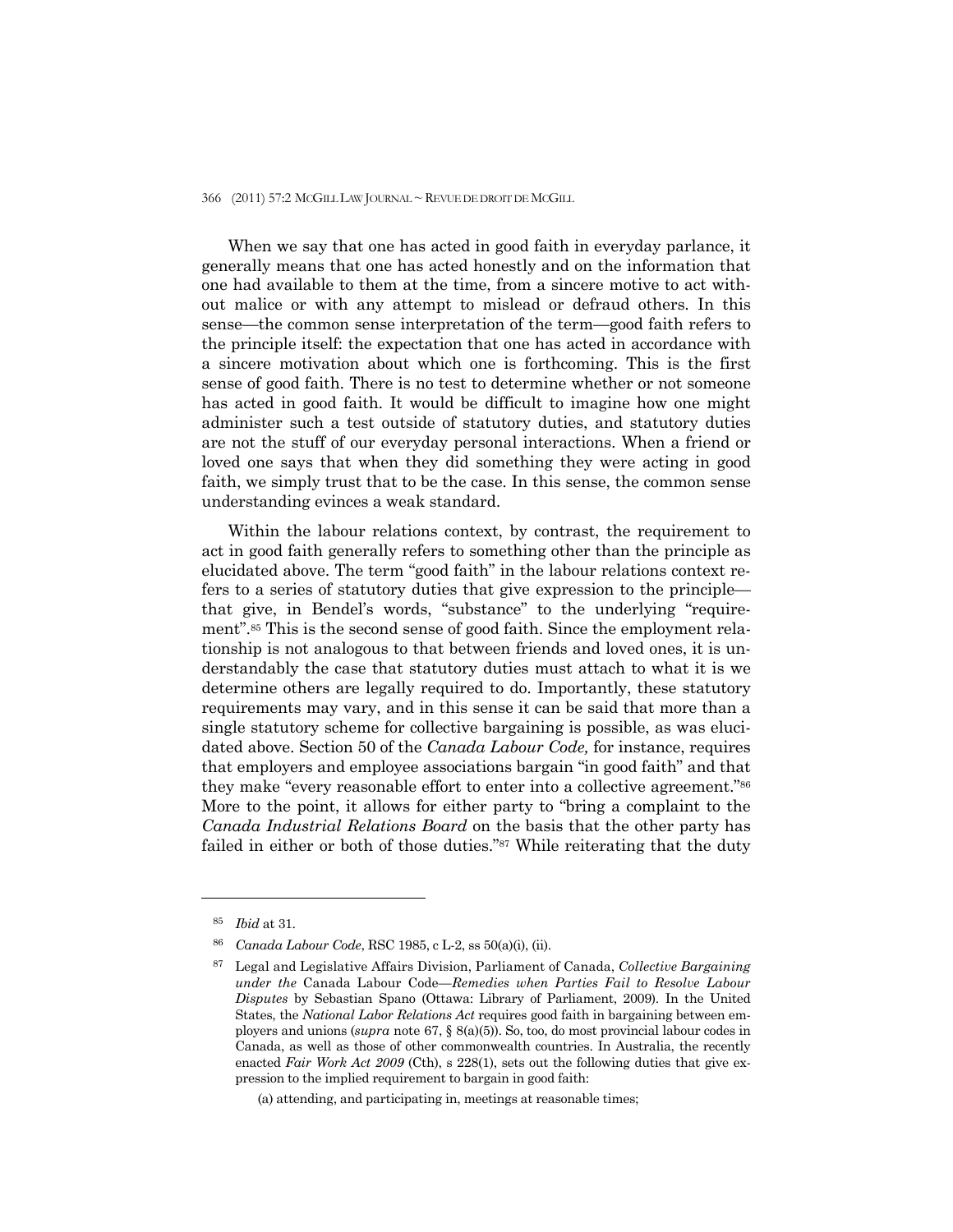does not extend to the content or outcome of any agreement arrived at through that process, Justice Bastarache noted that the duty to bargain in good faith includes the principles elucidated in the *Canada Labour Code* and within most of the provincial labour codes of Canada.<sup>88</sup> What is important about the existence of statutory duties to bargain in good faith is that they render substantive and meaningful the implied requirement. In the labour relations context this means that (a) it is possible to demonstrate one party's failure to act in good faith; and that (b) the statutory duties actually act to ensure that to which one has a right. A good faith requirement without attached statutory duties is meaningless, for then there is no way to determine whether or not the requirement has been met.

 In *Health Services*, the justices determined that, at minimum, meaningful collective bargaining means that "[t]he parties have a duty to engage in meaningful dialogue and they must be willing to exchange and explain their positions."89 They concluded that employees had a right to "engage in discussions" with their employers.90 They further elucidated that the *Charter* imposes "corresponding duties" on government employers to "agree to meet and discuss" demands with union representatives.91 Furthermore, the SCC determined that a stance of hostility toward the bargaining process itself, or an "inflexible and intransigent" bargaining position, may be evidence of what is known as "surface bargaining", as opposed to "hard bargaining".92 The SCC*,* appropriately, acknowledged a distinction between the two. The latter is the adoption of a tough stance,

- 88 See *Health Services*, *supra* note 7 at para 99.
- <sup>89</sup> *Ibid* at para 101.

 $\overline{a}$ 

<sup>90</sup> *Ibid* at para 89.

 <sup>(</sup>b) disclosing relevant information (other than confidential or commercially sensitive information) in a timely manner;

 <sup>(</sup>c) responding to proposals made by other bargaining representatives for the agreement in a timely manner;

 <sup>(</sup>d) giving genuine consideration to the proposals of other bargaining representatives for the agreement, and giving reasons for the bargaining representative's responses to those proposals;

e) refraining from capricious or unfair conduct that undermines freedom of association or collective bargaining;

 <sup>(</sup>f) recognising and bargaining with the other bargaining representatives for the agreement.

<sup>91</sup> *Ibid*. While the SCC specified that the *Charter* imposed "corresponding duties" to "meet and discuss" on government employers specifically, this quotation further suggests that meaningful bargaining of any stripe requires, at the very least, dialogue between two parties.

<sup>92</sup> *Ibid* at para 104.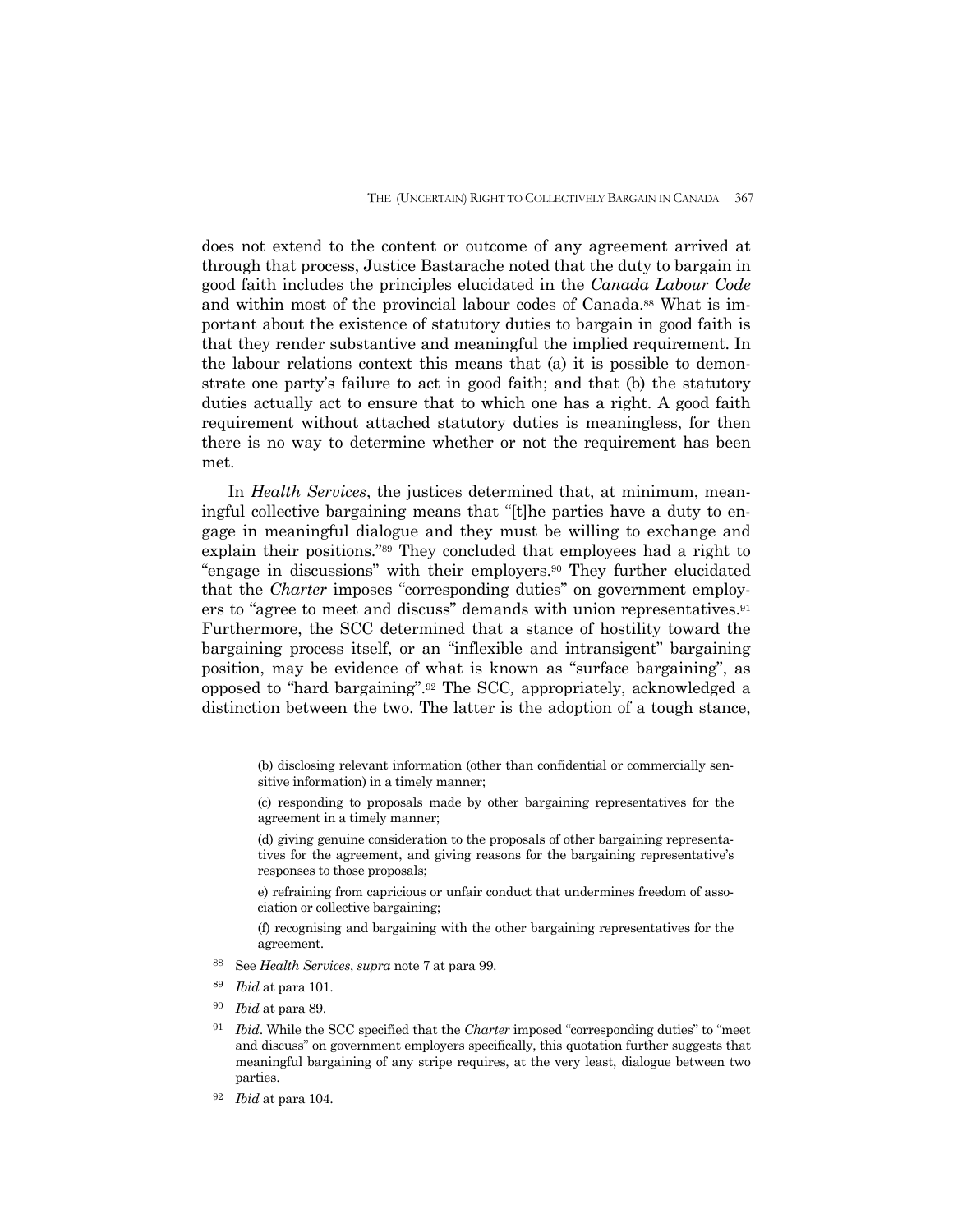aimed at bending the will of the other party to your way of thinking, but does not constitute a violation of the duty to bargain in good faith. The former, by contrast, is the apparent but false desire to actually arrive at a collective agreement and constitutes a "breach of the duty to bargain in good faith."93 While it is often difficult to determine in practice which of the two might be in play in any given instance, for present purposes it suffices to note that surface bargaining constitutes a violation of the duty to bargain in good faith.

 Let us now apply this standard to the putative requirements of the *AEPA.* Imagine the following scenario: The union spends months talking to workers, and over several meetings it puts together a series of proposals that have been democratically decided upon. The union captures these proposals in a comprehensive and well-articulated twenty-page document detailing the purpose of the proposals, the consequences to workers if the proposals are not adopted, and the impact of their adoption on the employer. After several months of meticulous research and work, it presents these to the employer. The employer responds one week later with the following: "I have read your submission." It is unclear how, under the plain language of the *AEPA,* this would not be considered satisfactory. After all, the *AEPA* includes no language requiring consultations of any kind, much less any requirement that the employer respond to the employees' bargaining proposals. The problem, then, with the SCC's particular understanding of good faith in the instant case is that it has been read to mean little more than comprehension and consideration, and there is no way to determine whether this has, in fact, been accomplished. The SCC has simultaneously asserted an affirmative constitutional right to a meaningful collective bargaining process that does not impose any corresponding duties to require that an actual discussion ever take place. It might be possible to determine that the employer had not properly comprehended or considered a submission if, for instance, the employer were to reply to a twenty-page document with the acknowledgement that it had been read, a mere five minutes after receiving it. Under other circumstances, however, how is one to guarantee that the employer has not simply allowed a submission to sit on a desk for a week before finally sending off the requisite acknowledgement that it had been duly "read"? More substantially, in what way does the employer's comprehension and consideration, even if undertaken in good faith, amount to a *negotiation* between parties of relatively equal bargaining power, or provide the union with the "means of exerting meaningful influence over the outcome of the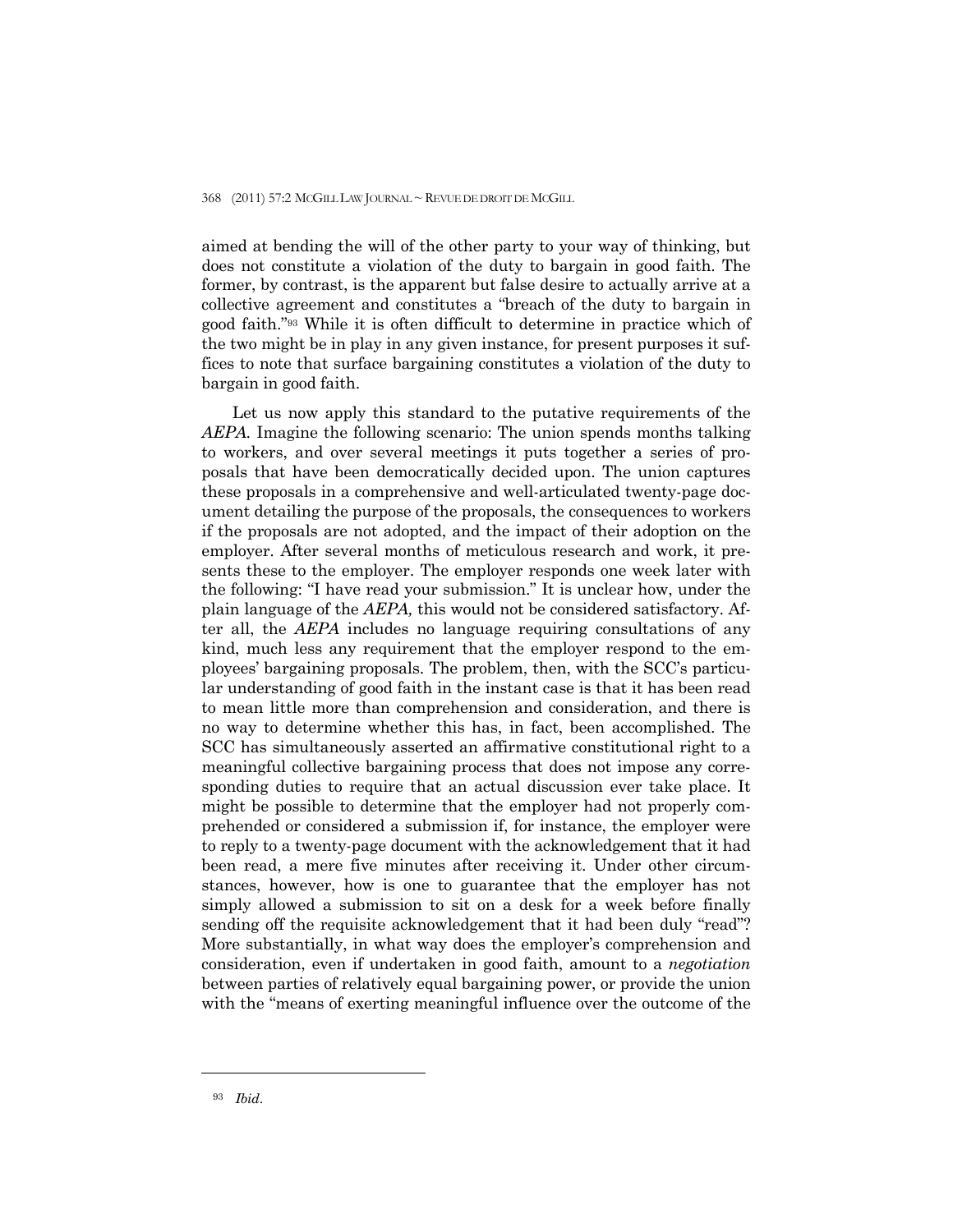process,"94 the absence of which provided the SCC with its rationale for overturning certain sections of Bill 29?95

 The SCC's reliance on the minister of agriculture's 2002 comments clarifying how the *AEPA* ought to be interpreted has only added to the vagaries surrounding what exactly good faith bargaining requires in the case of agricultural workers. In 2002, the minister of agriculture indicated that the government took its responsibility with regard to agricultural workers seriously, and in light of the *Dunmore* decision, would act to ensure that the right to associate was meaningful. Of course, the minister was referring to the right to associate and not the right to bargain collectively. In fact, the minister expressly stated that the *AEPA* "does not extend collective bargaining to agricultural workers."96 In Justice Rothstein's dissenting reasons in *Fraser*, he writes: "As with the words of the *AEPA*, I read the words of the Minister plainly as presented. The comments ... indicate that the *AEPA* was intended to meet the obligations in *Dunmore*, which did *not* include an obligation on employers to engage in collective bargaining."97 By contrast, the majority chose to interpret the minister's statements to mean that the *AEPA* would not extend a *particular* model of collective bargaining, but did not see in the minister's comments a refusal to extend collective bargaining per se. The SCC updated the minister's comment to indicate the government's intention to now meet the requirement set out in *Health Services*.98 One explanation for the SCC's arguably generous interpretation of the minister's comment is its own directive that all legislation must be read to include SCC rulings, even when legislation predates such rulings. The SCC concluded that the tribunal remedy contained within the *AEPA* had not yet been tested and that it was too early to dismiss it as a possible means of dealing with complaints regarding an employer's refusal to negotiate in good faith with agricultural workers.99

#### 3. The Tribunal

 Even if one were to argue that the existence of the tribunal as a kind of mediator effectively establishes that the *AEPA* meets constitutional muster because it has established a bi-partite panel "for the resolution of

<sup>94</sup> *Health Services*, *supra* note 7 at para 159.

<sup>95</sup> See *ibid*.

<sup>96</sup> Ontario, Legislative Assembly, *Official Report of Debates* (*Hansard*), 37th Parl, 3d Sess, No 46B (22 October 2002) at 2339 (Helen Johns).

<sup>97</sup> *Fraser*, *supra* note 1 at para 289 [emphasis added].

<sup>98</sup> See *ibid* at para 106.

<sup>99</sup> See *ibid* at paras 111-12.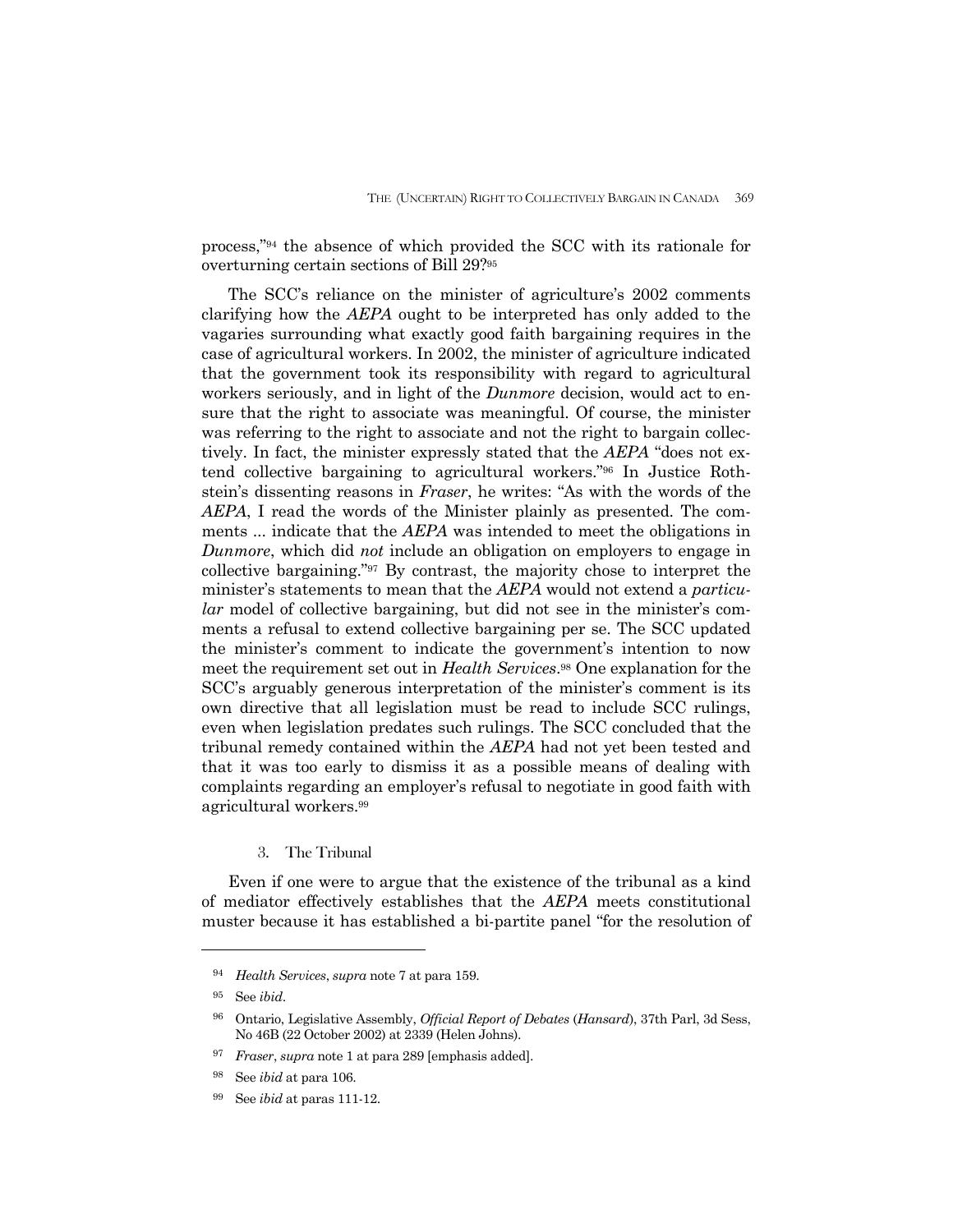disputes,"100 the tribunal cannot enlarge its own mandate and cannot, therefore, effect the requirement to meet the statutory duties necessary to render bargaining meaningful. Justice Abella noted in her dissent:

> Section 11 of the *AEPA* gives the Tribunal authority to grant a remedy for a contravention of the *AEPA*. But it is not a contravention of the *AEPA* to refuse to engage in a good faith process to make reasonable efforts to arrive at a collective agreement. It is therefore not part of the Tribunal's mandate.101

As such, no remedy is available in this instance.

 Is Justice Abella's dissent prescient? After all, as mentioned, the SCC took pains to explicate that it *is* part of the *AEPA*'s requirement to bargain in good faith. Additionally, at least one observer predicts that the SCC's prescription that the tribunal should be expected to read its mandate in the event of any complaint in a purposive and meaningful way "likely extends to having 'discussions' with the representatives of the employees."102 Aside from the questionable effectiveness of such "discussions," there is no certainty of even this much. In the first place, let us imagine that the tribunal were utilized and, as Justice Abella maintains, that it did *not* view its mandate as requiring discussions, but took the *AEPA* at face value and required no more than that employee submissions be listened to, read, and acknowledged as having been so. What then? The constitutional remedy has already been exhausted with the finding that the tribunal has the responsibility to deal with the application of the *AEPA,* albeit in a purposive and meaningful way. After all, if the SCC believed that a purposive and meaningful interpretation of good faith required statutory provisions that prescribe collective bargaining beyond the mere right to make representations, then here was its opportunity to elaborate on what these were. It could have made these clear (or clearer) and upheld the OCA's finding, even if it offered dissenting reasons for doing so. By putting the focus back on the tribunal, the SCC has retreated from its stance in *Health Services* and determined that a collective bargaining process need not require that any discussion ever take place for it to pass constitutional muster.

 The only possible alternative is to treat the tribunal like a teenager one has entrusted with the car in order to see if he or she will use that privilege responsibly, and to take appropriate action if he or she does not.

<sup>100</sup> *Ibid* at para 109.

<sup>101</sup> *Ibid* at para 341.

<sup>102</sup> Paul E Broad, "The *Fraser* Decision: The Supreme Court of Canada Revisits Scope of *Charter*-Protected Collective Bargaining Rights" (3 May 2011), online: Hicks Morley <http://www.hicksmorley.com>.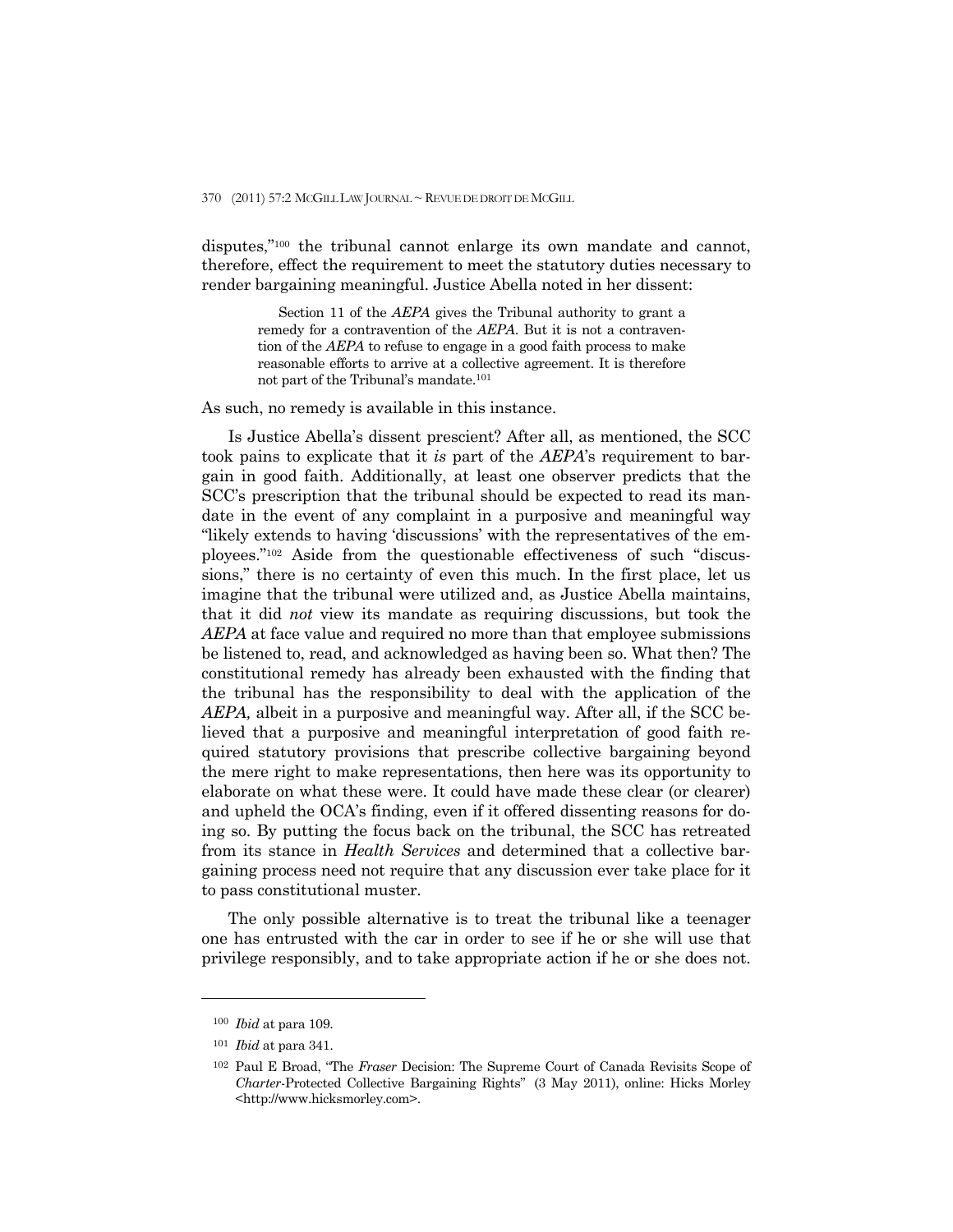The problem here is that if the tribunal does not interpret the *AEPA* to include the requirement to "discuss" and "exchange" positions and reasons as Justice Abella opines,103 the SCC's only alternatives are either to let it be, thus retreating from its standard in *Health Services* and ultimately rendering the tribunal meaningless to effect any right to collectively bargain; or to override it, rendering it largely superfluous. At issue is the role the judiciary ought to play in the review of administrative action, a role that is already contentious and ambiguous. It is not clear that a tribunal decision upholding the plain language of the *AEPA* would meet the standard of "correctness and reasonableness" that the SCC has most recently espoused as necessary to undertake judicial review of administrative action.104 In other words, it is unclear that taking the *AEPA* at face value, and thereby failing to incorporate any requirement to negotiate, could result in administrative review even if the result was a failure to provide a means of meaningful negotiation between agricultural employers and the unions that represent their employees.

#### 4. Substantial Interference

 The second inconsistent application of the rationale in *Health Services* to the facts of the case in *Fraser* is the standard that the SCC had set to determine substantial interference. Any positive legislative framework is guaranteed only once its absence has been ascertained to have substantially interfered with the exercise of the right. In *Health Services,* the SCC claimed that by contravening certain significant provisions of existing collective agreements and nullifying any future requirement to negotiate specific terms on certain significant issues, the legislature had evinced by deed if not by intention—a substantial interference in the right to collectively bargain.105 What is most interesting is what the SCC determined constitutes substantial interference. The SCC held that a particular section of the Government of British Columbia's Bill 29 was unconstitutional even though it did not "strictly speaking, prohibit consultations"106 on the matters at hand. In that instance, the SCC held that "declaring that any clause in a collective agreement providing for consultation is void is an invitation to employers not to consult"107 and that "taking consultation, which is an important component of the collective bargaining process, off

<sup>103</sup> *Fraser*, *supra* note 1 at para 330.

<sup>104</sup> *Dunsmuir v New Brunswick,* 2008 SCC 9 at para 34, [2008] 1 SCR 190.

<sup>105</sup> See *Health Services*, *supra* note 7 at para 11.

<sup>106</sup> *Ibid* at para 242.

<sup>107</sup> *Ibid*.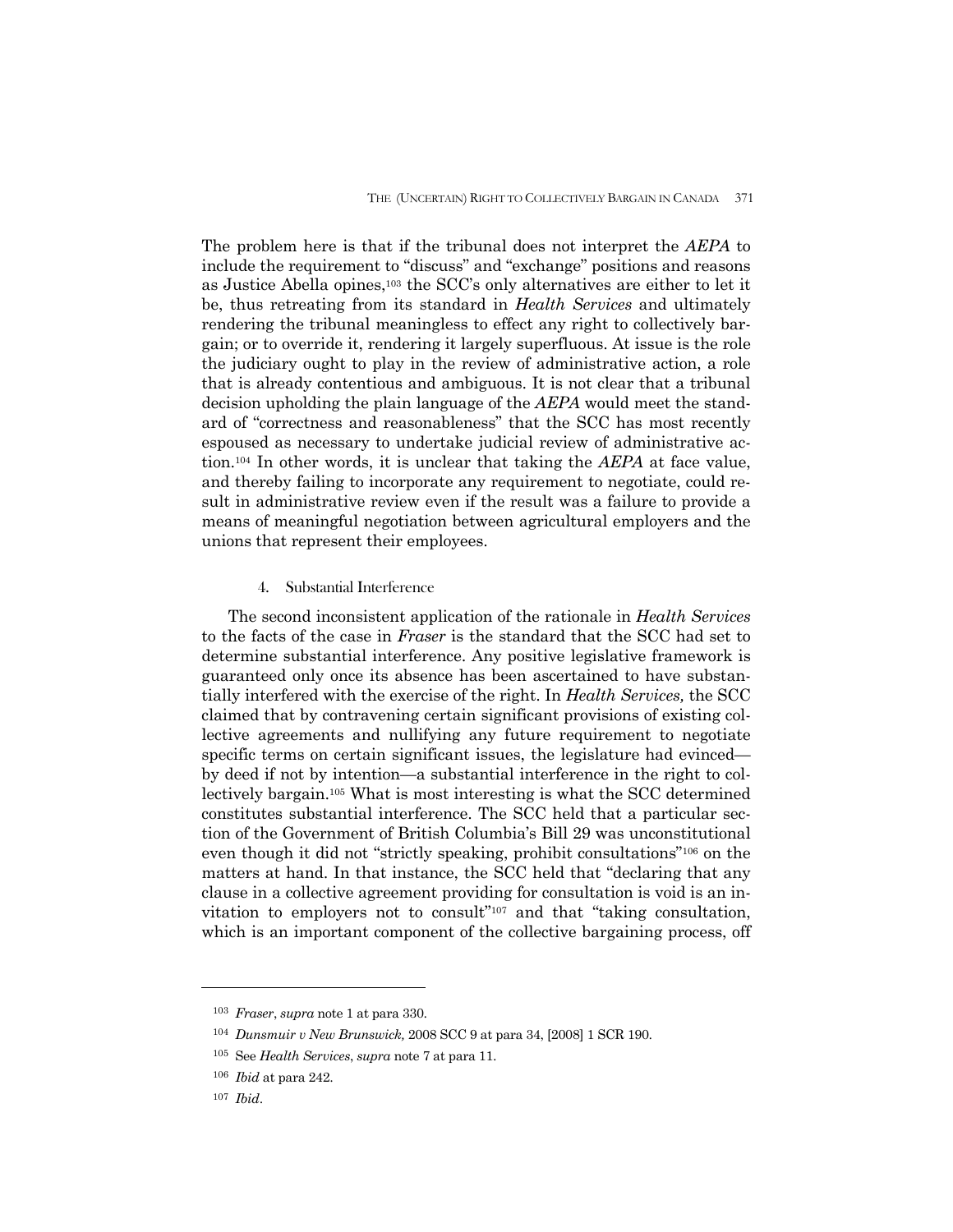the table is also a disproportionate measure."108 Remember that, here, consultation is being taken off the table only in the sense that Bill 29 voided the *requirement* to consult. In response to the respondents' arguments that Bill 29 did not render consultation strictly prohibited, and consequently that the impugned portions of Bill 29 did *not* substantially interfere with the right to collectively bargain, the SCC stated that "the right to collective bargaining cannot be reduced to a mere right to make representations."109

 Notably, the question of what constitutes substantial interference is not removed from the relative capacities of different groups to effectively engage their employers in a scheme of negotiation. This principle was elucidated in *Delisle* where RCMP officers excluded from the *Public Service Staff Relations Act* (*PSSRA*) were not considered to have had their *Charter* right to associate violated because they had strength enough to form associations despite their exclusion from the *PSSRA*.110 By comparison, the SCC in *Dunmore* recognized that agricultural workers were marginalized owing to their poor education, low status, lack of employment mobility, and political impotence, and as such their exclusion from a positive legislative scheme was an instance of substantial interference with the right to associate.111 The SCC accepted as evidence of the agricultural workers' weakness relative to that of the RCMP members the fact that an agricultural workers' union in Ontario had never existed apart from one created during the short time in the early 1990s when agricultural workers were brought under the aegis of the *LRA,* and which was subsequently extinguished.112

 By the same logic, it would seem reasonable for the SCC to have held that the *AEPA*'s lack of positive protection for anything beyond the making of representations was, likewise, tantamount to an invitation not to consult, thus reducing the right to collectively bargain to little more than the right to make representations. Moreover, it would seem integral that the SCC take more seriously what Justice Abella noted in her dissent, which is that there was hitherto no evidence that a collective agreement had ever been negotiated between an agricultural employer and an agricultural workers' union in Ontario, or that a single negotiation had ever

<sup>108</sup> *Ibid* at para 249.

<sup>109</sup> *Ibid* at para 114.

<sup>110</sup> See *Delisle*, *supra* note 22 at paras 31-33.

<sup>111</sup> See *Dunmore*, *supra* note 16 at para 41.

<sup>112</sup> See *ibid* at para 42.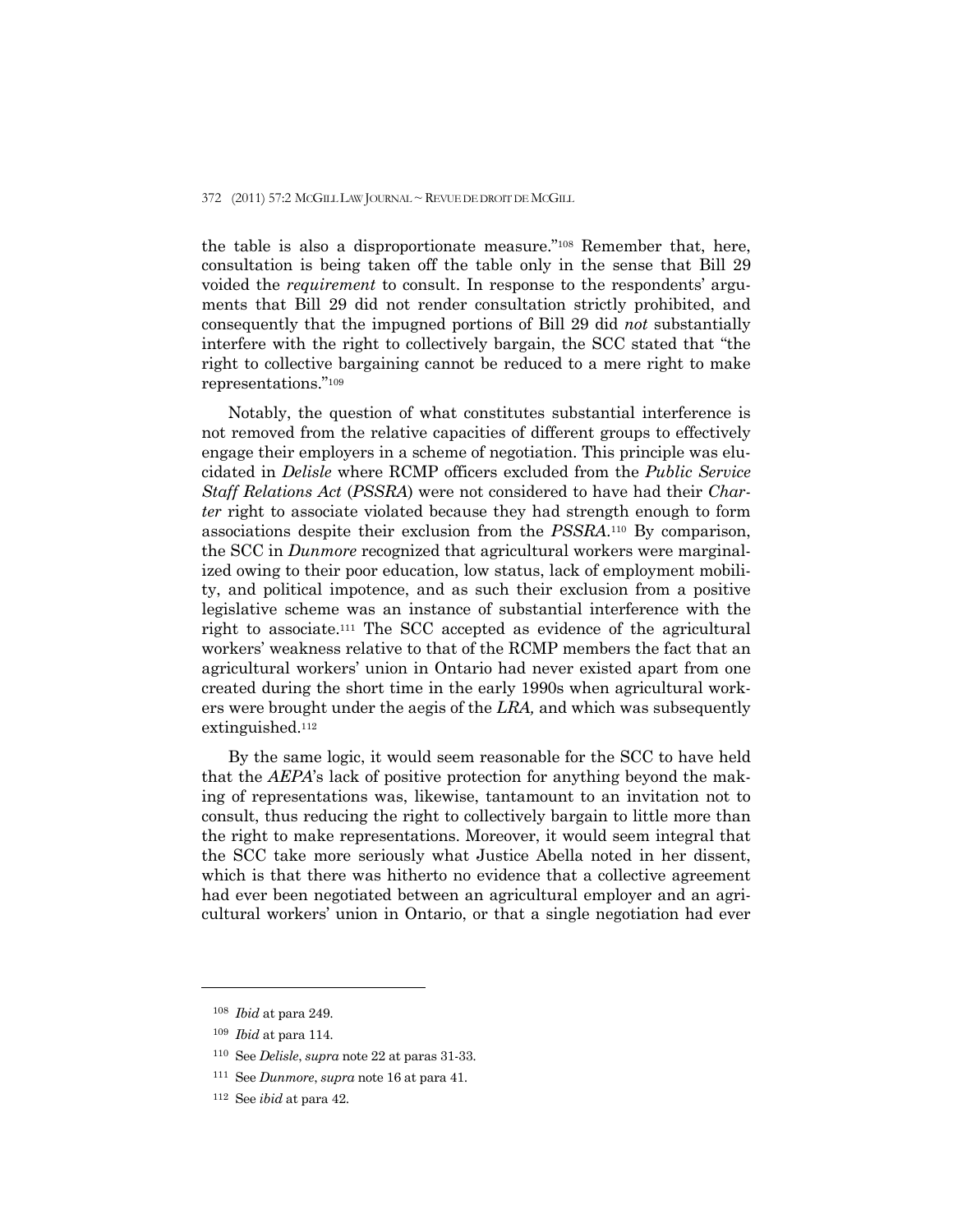taken place under the auspices of the *AEPA* since it came into effect in 2003.113

 The substantial interference test in *Health Services* resulted in the majority of the SCC deeming unconstitutional those portions of Bill 29 that did not positively affirm a right to consult and negotiate, whereas in *Fraser*, the SCC held that no such positive legislation was required. The relative strength of the British Columbia health workers vis-à-vis that of Ontario's agricultural workers would seem to prescribe at least an equal—if not lesser—standard to determine substantial interference in the instant case. However, the SCC in *Fraser* was satisfied in requiring a stronger standard, effectively making it even more difficult for agricultural workers in Ontario to negotiate significant terms of their employment than is the case for British Columbia's health care workers.

## **Conclusion**

 *Fraser* undoubtedly provides a setback for workers' collective bargaining rights in Canada. More to the point, however, is that the majority's rationale in *Fraser* is inconsistent with the characterization of meaningful collective bargaining that the SCC elucidated in *Health Services.* Specifically, the lack of statutory duties to bargain in good faith provides little more than an opportunity for the employer to exercise exclusive jurisdiction over this "collective" process, since the term has been interpreted to mean little more than the duty to "consider" and "comprehend", neither of which can be guaranteed to have taken place. Moreover, even assuming that employers engage in good faith bargaining on the measure of what *Fraser* has taken that to mean, nothing in this provides for the robust consultation and negotiation to which the SCC maintains workers have a right.

 Furthermore, *Fraser* is inconsistent with the rationale developed in *Dunmore* and elaborated in *Health Services* with regard to "substantial interference", which in the former case provided a degree of protection based upon the relative power of the groups in question. In *Fraser*, the SCC has applied a lesser level of protection to a group that it had already ascertained in *Dunmore* to require a greater-than-average level of legislative protection. The SCC has recognized, but set aside, evidence of the relative powerlessness of agricultural workers to achieve the collective ends to which the SCC maintains they have a right, even though it readily adopted almost identical evidence in *Dunmore.*

<sup>113</sup> See *Fraser*, *supra* note 1 at para 334.